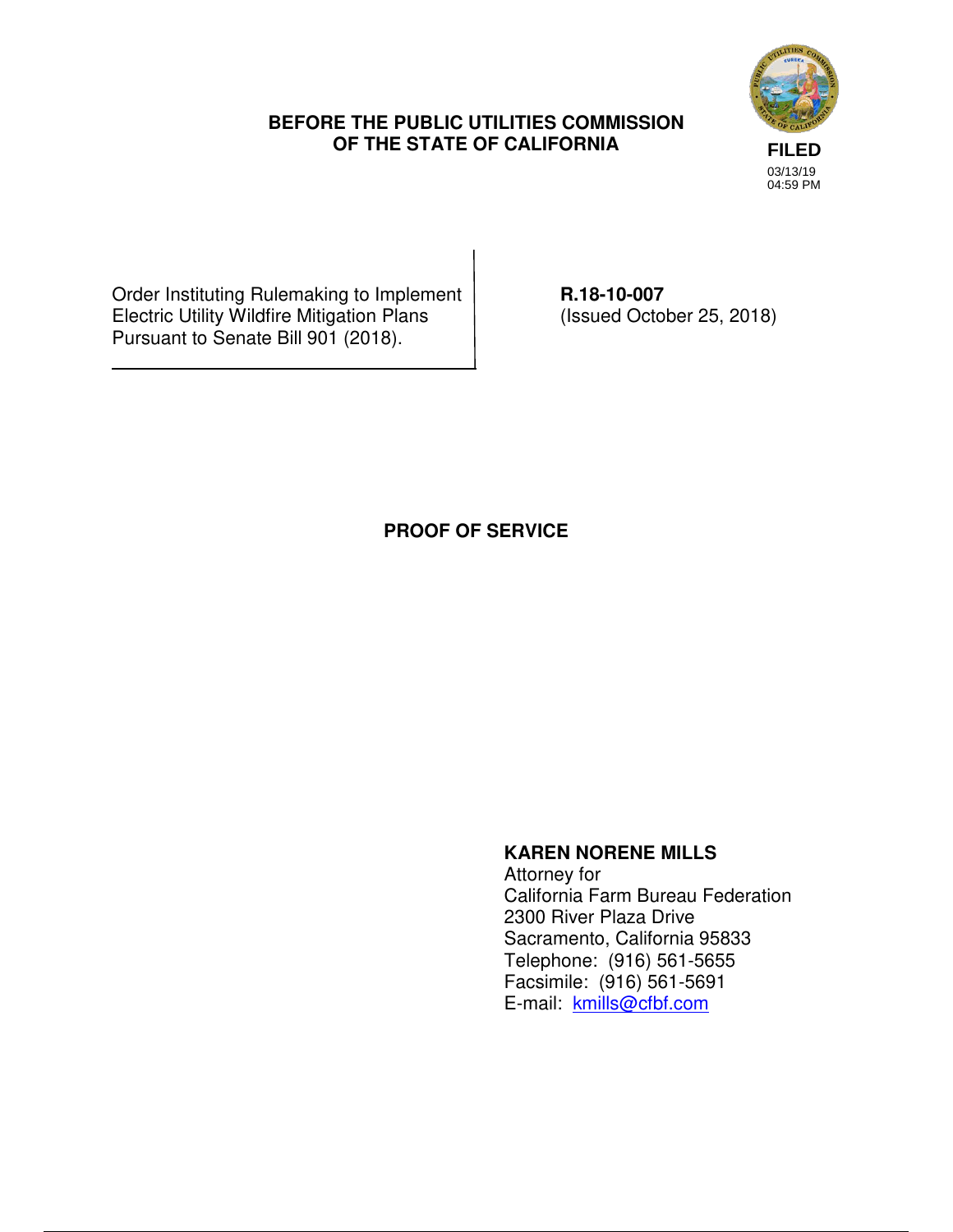#### **PROOF OF SERVICE**

 I hereby certify that, pursuant to the Commission's Rules of Practice and Procedure, I have this day served a true copy of the **COMMENTS ON WILDFIRE MITIGATION PLANS** on all parties identified on the attached service list. Service was affected as appropriate by means indicated below:

- $\checkmark$  Transmitting the copies via facsimile, modem, or other electronic means (Via Electronic Means); and
- $\checkmark$  Placing the copies in properly addressed sealed envelopes and depositing such envelopes in the United States mail with first-class postage prepaid (Via First Class Mail).

Executed this 13th day March 2019, at Sacramento, California.

Karen Nerene Mille

**KAREN NORENE MILLS**  Attorney for California Farm Bureau Federation 2300 River Plaza Drive Sacramento, California 95833 E-mail: kmills@cfbf.com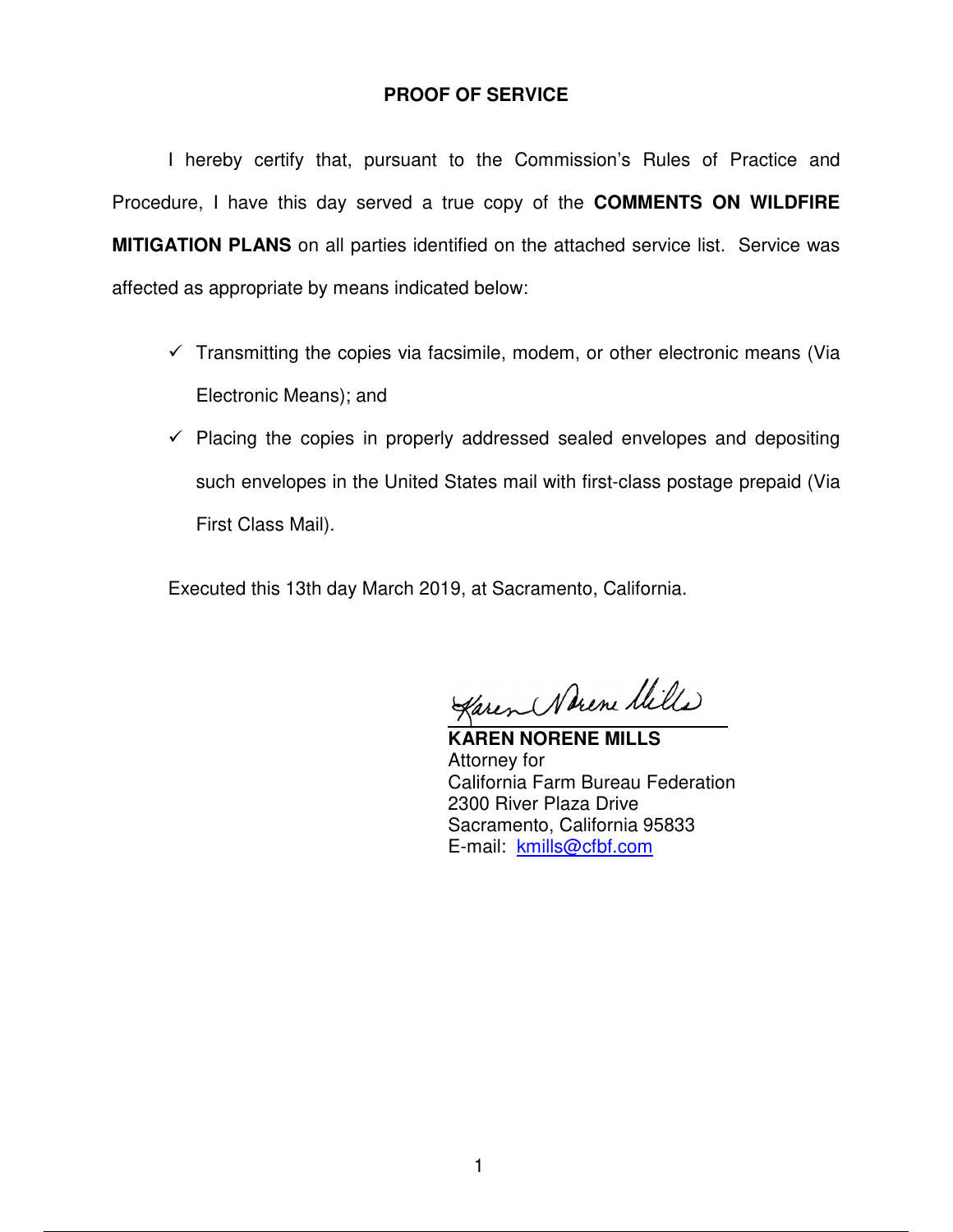

#### **A. CALIFORNIA PUBLIC UTILITIES COMMISSION SERVICE LISTS**

*1. PROCEEDING: R1810007 - CPUC - OIR TO IMPLEM FILER: CPUC LIST NAME: LIST LAST CHANGED: MARCH 12, 2019* 

# **B. PARTIES**

PETE SMITH ALI AMIRALI CITIZENS TRANSMISSION LLC STARTRANS IO, LLC 88 BLACK FALCON AVENUE, SUITE 342 591 W. PUTNAM AVENUE BOSTON, MA 02210 GREENWICH, CT 06830 FOR: CITIZENS TRANSMISSION LLC FOR: STARTRANS IO, LLC

ROBERT L. MITCHELL **GUILLET CONTRACT SCOTT KUHN** TRANS-ELECT NTD PATH 15, LLC COUNTY OF LOS ANGELES 1850 CENTENNIAL PARK DRIVE, SUITE 480 OFFICE OF THE COUNTY COUNSEL RESTON, VA 20191 652 STREET, STE 652 FOR: TRANS-ELECT NTD PATH 15, LLC LOS ANGELES, CA 90012-2713

HANS LAETZ SALE CHRISTI HOGIN GENERAL MGR. COUNSEL ZUMA BEACH FM BROADCASTERS BEST BEST & KRIEGER LLP RADIO MALIBU 99.1 FM KBUU 1230 ROSECRANS AVE., STE. 110 6402 SURFSIDE WAY MANHATTAN BEACH, CA 90266 MALIBU, CA 90265 FOR: CITY OF MALIBU FOR: ZUMA BEACH FM EMERGENCY AND COMMUNITY BROADCASTERS, INC.

RUSSELL A. ARCHER **KEITH SWITZER** SR. ATTORNEY **BEAR VALLEY ELECTRIC SERVICE** SOUTHERN CALIFORNIA EDISON COMPANY 630 EAST FOOTHILL BLVD. 2244 WALNUT GROVE AVE. / PO BOX 800 SAN DIMAS, CA 91773 ROSEMEAD, CA 91770 **FOR: BEAR VALLEY ELECTRIC SERVICE,** DIV FOR: SOUTHERN CALIFORNIA EDISON COMPANY OF GOLDEN STATE WATER COMPANY

FOR: COUNTY OF LOS ANGELES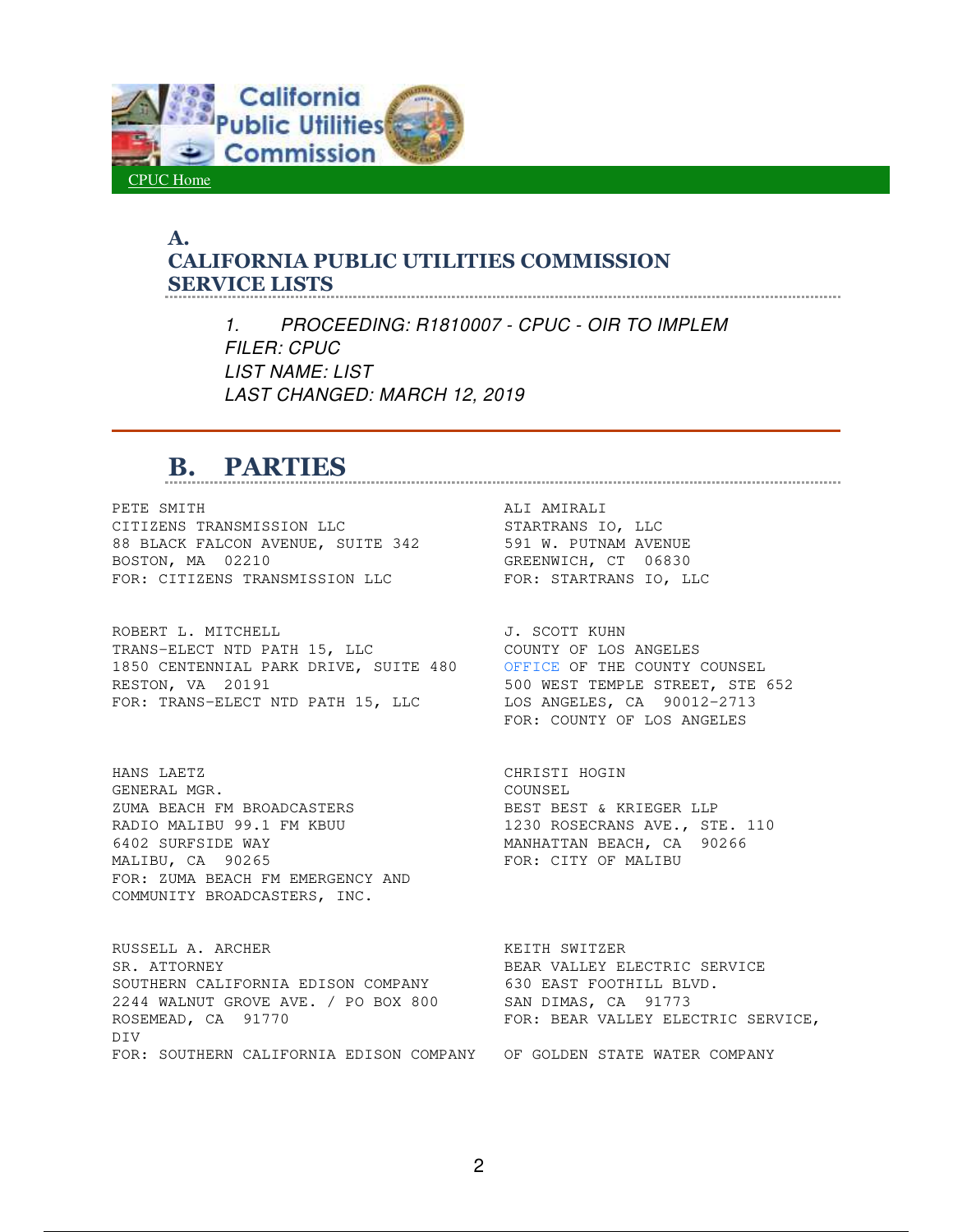DIANE CONKLIN MICHAEL J. AGURRE, ESQ. SPOKESPERSON <br>MUSSEY GRADE ROAD ALLIANCE MUSSEY SON MEST BROADWAY, SUIT MUSSEY GRADE ROAD ALLIANCE 501 WEST BROADWAY, SUITE 1050 PO BOX 683 SAN DIEGO, CA 92101 RAMONA, CA 92065 FOR: RUTH HENRICKS FOR: MUSSEY GRADE ROAD ALLIANCE

KIRSTIE C. RAAGAS KELLEY WILLIAMS REGULATORY COUNSEL SERIES AND REGULATORY COUNTY OF THYO REGULATORY COUNSEL **Example 2018** COUNTY OF INYO SAN DIEGO GAS & ELECTRIC COMPANY PO DRAWER N 8330 CENTURY PARK COURT, CP32F INDEPENDENCE, CA 93526 SAN DIEGO, CA 92123 FOR: COUNTY OF INYO FOR: SAN DIEGO GAS & ELECTRIC COMPANY

MATTHEW J. SANDERS RACHAEL E. KOSS DEPUTY COUNTY COUNSEL **ATTORNEY** SAN MATEO COUNTY COUNSEL€™S OFFICE ADAMS BROADWELL JOSEPH & CARDOZO 400 COUNTY CENTER, 6TH FL 601 GATEWAY BLVD., SUITE 1000 REDWOOD CITY, CA 94063 SOUTH SAN FRANCISCO, CA 94080 FOR: PENINSULA CLEAN ENERGY AUTHORITY FOR: COALITION OF CALIFORNIA UTILITY

CHARLYN A. HOOK CHRISTOPHER CLAY LEGAL DIVISION LEGAL DIVISION ROOM 5123 ROOM 4300 505 VAN NESS AVENUE 505 VAN NESS AVENUE SAN FRANCISCO, CA 94102-3214 SAN FRANCISCO, CA 94102-3214 FOR: PUBLIC ADVOCATES OFFICE FOR: OFFICE OF THE SAFETY ADVOCATE (OSA)

WILLIAM ROSTOV THOMAS LONG DEPUTY CITY ATTORNEY **Example 19** LEGAL DIRECTOR CITY AND COUNTY OF SAN FRANCISCO THE UTILITY REFORM NETWORK CITY HALL **THE STEAD STEAD OF STEAD ASSESSMENT ST., STE. 1400** 1 DR CARLTON B. GOODLET PL. RM 234 SAN FRANCISCO, CA 94103 SAN FRANCISCO, CA 94102-4682 FOR: TURN FOR: CITY AND COUNTY OF SAN FRANCSICO

IVAN R. JIMENEZ ALYSSA KOO REGULATORY ATTORNEY **ATTORNEY** SMALL BUSINESS UTILITY ADVOCATES PACIFIC GAS AND ELECTRIC COMPANY 548 MARKET STREET, STE. 11200 77 BEALE STREET, B30A SAN FRANCISCO, CA 94104 SAN FRANCISCO, CA 94105 FOR: SMALL BUSINESS UTILITY ADVOCATES FOR: PACIFIC GAS AND ELECTRIC COMPANY (SBUA) (PG&E)

NORA SHERIFF, ESQ. THE REVELYN KAHL COUNSEL ATTORNEY

EMPLOYEES (CUE)

CALIF PUBLIC UTILITIES COMMISSION CALIF PUBLIC UTILITIES COMMISSION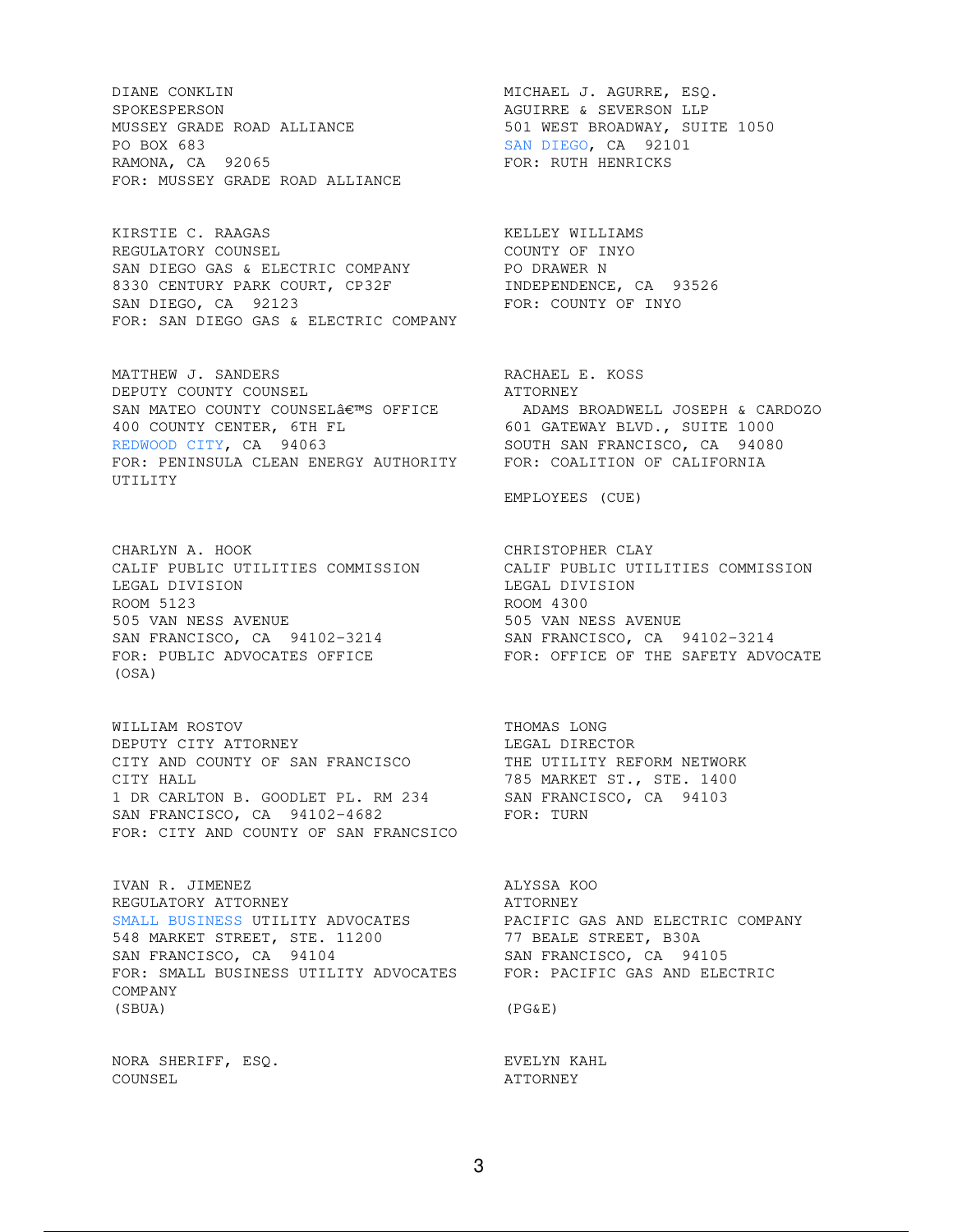BUCHALTER, A PROFESSIONAL CORPORATION BUCHALTER, A PROFESSIONAL CORPORATION 55 SECOND STREET, STE. 1700 55 SECOND STREET, SUITE 1700 SAN FRANCISCO, CA 94105 SAN FRANCISCO, CA 94105-3493 FOR: CALIFORNIA LARGE ENERGY CONSUMERS FOR: ENERGY PRODUCERS AND USERS ASSOCIATION (CLECA) COALITION

DAVID J. MILLER **LISA A. COTTLE** AVP - SR. LEGAL COUNSEL ATTORNEY / PARTNER AT&T SERVICES, INC. THE SERVICES ON THE MINSTON & STRAWN LLP WEST,

MEGAN SOMOGYI MEGAN SOMOGYI ATTORNEY THE SERIES OF THE SERIES AT TORNEY GOODIN, MACBRIDE, SQUERI, & DAY, LLP GOODIN, MACBRIDE, SQUERI & DAY, LLP 505 SANSOME ST., STE. 900 505 SANSOME STREET, STE. 900 SAN FRANCISCO, CA 94111 SAN FRANCISCO, CA 94111 FOR: COUNTY OF SONOMA FOR: COUNTY OF MENDOCINO

DAVID L. HUARD IRENE K. MOOSEN ATTORNEY ATTORNEY AT LAW MANATT, PHELPS & PHILLIPS, LLP LAW OFFICE OF IRENE K. MOOSEN ONE EMBARCADERO CENTER, 30TH FL. 53 SANTA YNEZ STREET SAN FRANCISCO, CA 94111-3736 SAN FRANCISCO, CA 94112

LENNEAL K. GARDNER VALERIE PRYOR TRANS BAY CABLE LLC GEN. MGR. WATER SAN FRANCISCO, CA 94129 100 NORTH CANYONS PARKWAY

AND

JEFFERY RICHARD **APRIL ROSE** SOMMER CHIEF DEPUTY COUNTY COUNSEL LEAD COUNSEL 1195 THIRD ST, SUITE 301 1547 PALOS VERDES MALL, NO. 196 NAPA, CA 94559 MALNUT CREEK, CA 94598 FOR: COUNTY OF NAPA FOR: PROTECT OUR COMMUNITIES FOUNDATION

DOUGLAS E. COTY TIM LINDL ATTORNEY PARTNER BOLD, POLISNER, MADDOW, NELSON & JUDSON KEYES & FOX LLP

430 BUSH STREET, ROOM 310 101 CALIFORNIA STREET, 34TH FL. SAN FRANCISCO, CA 94108 SAN FRANCISCO, CA 94111 FOR: AT&T FOR: NEXTERA ENERGY TRANSMISSION

LLC (NEET WEST)

FOR: CITY OF LAGUNA BEACH FOR: LOCAL GOVERNMENT SUSTAINABLE ENERGY COALITION (LGSEC)

ONE LETTERMAN DRIVE, C5-100 ALAMEDA COUNTY FLOOD CONTROL AND

FOR: TRANS BAY CABLE LLC LIVERMORE, CA 94551 FOR: ALAMEDA COUNTY FLOOD CONTROL

WATER CONSERVATION DISTRICT, ZONE 7

OFFICE OF THE NAPA COUNTY COUNSEL PROTECT OUR COMMUNITIES FOUNDATION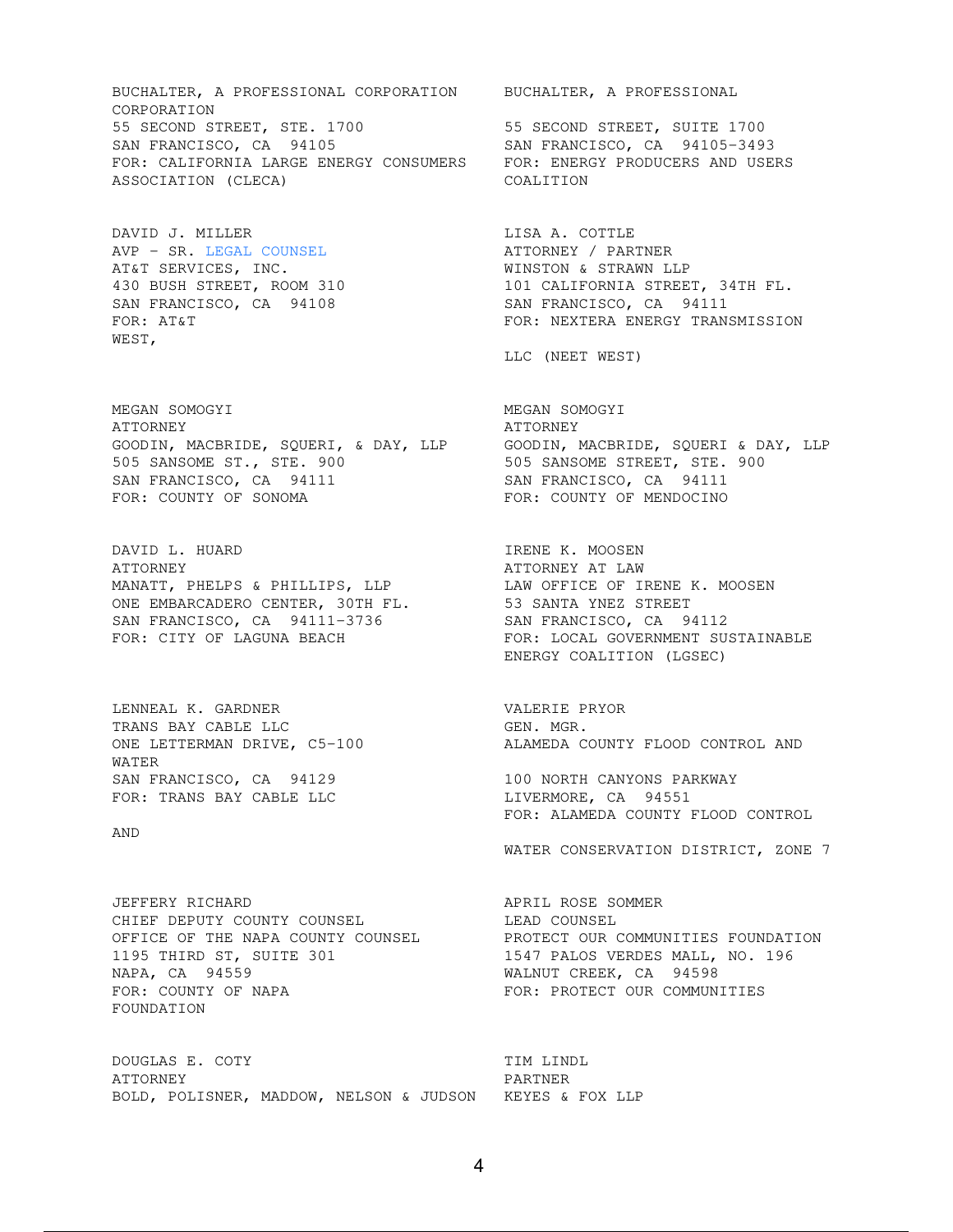2125 OAK GROVE ROAD, SUITE 210 436 14TH STREET, SUITE 1305 WALNUT CREEK, CA 94598 OAKLAND, CA 94612 FOR: CONTRA COSTA WATER DISTRICT FOR: SUNRUN INC.

GREGG MORRIS SHANA LAZEROW DIRECTOR ATTORNEY THE GREEN POWER INSTITUTE **EXAMULTIES FOR A BETTER** ENVIRONMENT 2039 SHATTUCK AVE., SUTE. 402 120 BROADWAY, SUITE 2 BERKELEY, CA 94704 RICHMOND, CA 94804 FOR: THE GREEN POWER INSTITUTE (GPI) FOR: CALIFORNIA ENVIRONMENTAL JUSTICE

JASON HOPPIN WILLIAM B. ABRAMS COUNTY OF SANTA CRUZ COMMUNITY ADVOCATE ADMIN. OFFICE 1519 BRANCH OWL PLACE 701 OCEAN STREET SANTA ROSA, CA 95409 SANTA CRUZ, CA 95060 FOR: WILLIAM B. ABRAMS FOR: COUNTY OF SANTA CRUZ

JUSTIN WYNNE JEROME F. CANDELARIA ATTORNEY **ALL ALCOMBED AT A SET ASSESSED ASSESS** VP & COUNSEL, REGULATORY AFFAIRS BRAUN BLAISING SMITH WYNNE, P.C. CALIFORNIA CABLE AND TELECOMM. ASSN. 915 L STREET, STE. 1480 1001 K STREET, 2ND FL. SACRAMENTO, CA 95814 SACRAMENTO, CA 95814-3832 FOR: CALIFORNIA MUNICIPAL UTILITIES SACRAMENTO, CA 95814<br>
FOR: CALIFORNIA MUNICIPAL UTILITIES<br>
ASSOCIATION (CMUA)<br>
TELECOMMUNICATIONS ASSOCIATION

LYNN HAUG **RONALD LIEBERT** ATTORNEY ATTORNEY AT LAW ELLISON SCHNEIDER HARRIS & DONLAN LLP ELLISON SCHNEIDER HARRIS & DONLAN LLP 2600 CAPITOL AVE., STE. 400 2600 CAPITOL AVENUE, STE. 400 SACRAMENTO, CA 95816 SACRAMENTO, CA 95816 FOR: EAST BAY MUNICIPAL UTILITY DISTRICT FOR: CALIFORNIA MANUFACTURERS &

JEDEDIAH J. GIBSON KAREN NOREEN MILLS ATTORNEY SR. ATTORNEY ELLISON SCHNEIDER HARRIS & DONLAN LLP CALIFORNIA FARM BUREAU FEDERATION 2600 CAPITOL AVENUE, SUITE 400 2300 RIVER PLAZA DRIVE SACRAMENTO, CA 95816-5931 SACRAMENTO, CA 95833 FOR: BEAR VALLEY ELECTRIC SERVICE FOR: CALIFORNIA FARM BUREAU FEDERATION (BVES) / LIBERTY UTILITIES (CALPECO ELECTRIC)

DANIEL MARSH CYNTHIA HANSEN MIFSUD MGR - RATES & REGULATORY AFFAIRS ASSIST. GEN. COUNSEL LIBERTY UTILITIES (CALPECO ELECTRIC) LLC PACIFICORP

ALLIANCE (CEJA)

TECHNOLOGY ASSN. (CMTA)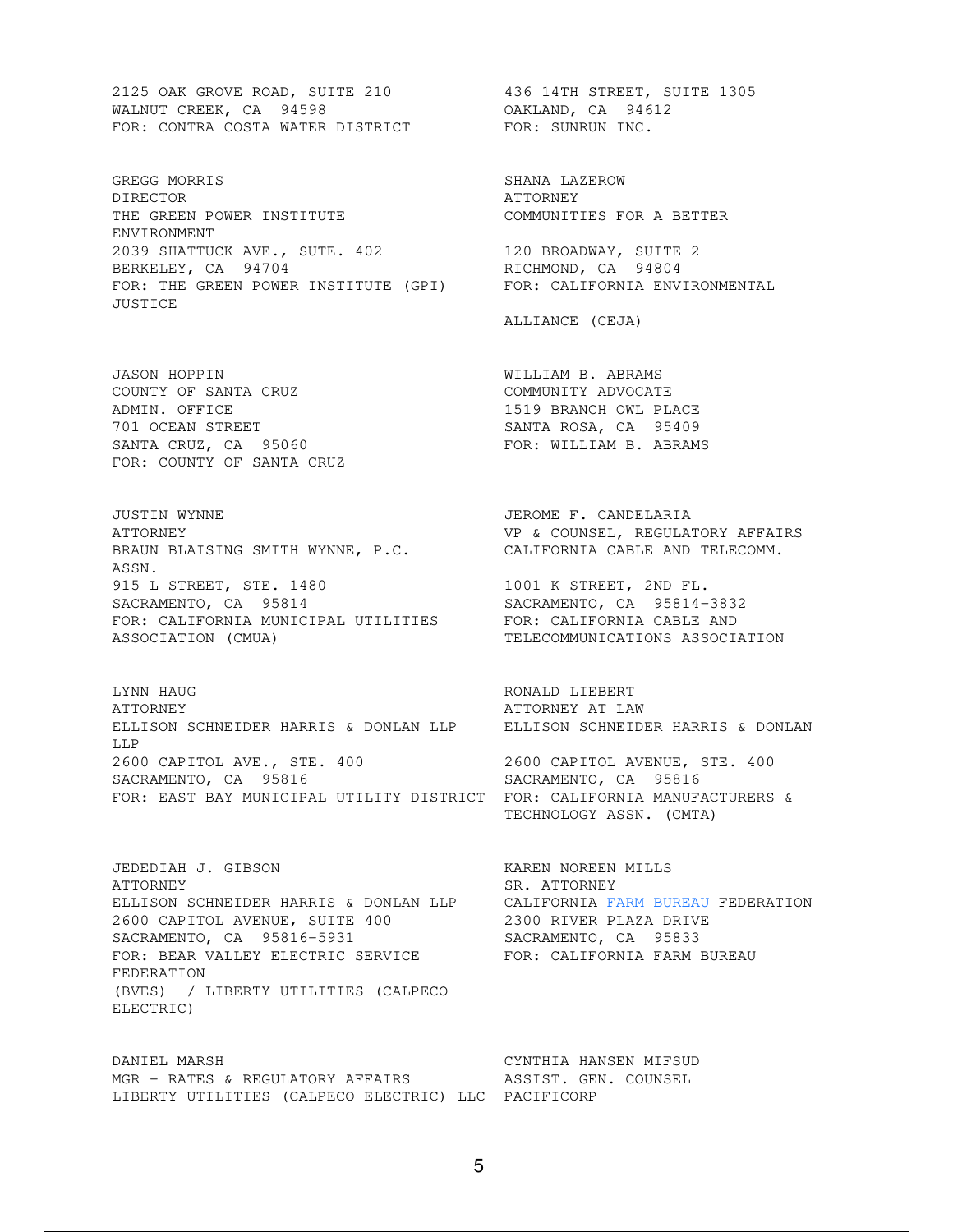933 ELOISE AVENUE **1998** CONTROL 1825 NE MULTNOMAH ST., STE. 1800 SOUTH LAKE TAHOE, CA 96150 **PORTLAND, OR 97232** FOR: LIBERTY UTILITIES (CALPECOELECTRIC) FOR: PACIFIC POWER, A DIV OF PACIFICORP

# **C. INFORMATION ONLY**

CURT BARRY **KAVYA BALARAMAN** SR WRITER / EDITOR STAFF WRITER / REPORTER INSIDE WASHINGTON PUBLISHERS CALIFORNIA ENERGY MARKETS EMAIL ONLY EMAIL ONLY EMAIL ONLY, CA 00000 EMAIL ONLY, CA 00000

MEGHAN DEWEY **MICHAEL BROWN** MGR - EE POLICY / STRATEGY CONSULTANT PACIFIC GAS AND ELECTRIC COMPANY LAW OFFICE OF MICHAEL BROWN EMAIL ONLY EMAIL ONLY EMAIL ONLY, CA 00000 EMAIL ONLY, CA 00000

ADVOCATES

NICK WILLIAMS **RACHEL A. GOLD, ESO.** SENIOR DISTRESSED DEBT ANALYST CLIMATE CHG PROGRAM REORG RESEARCH INC. THE CALIFORNIA AIR RESOURCES BOARD EMAIL ONLY EMAIL ONLY EMAIL ONLY, NY 00000 EMAIL ONLY, CA 00000

STEPHEN R. CIESLEWICZ CAMERON-DANIEL, P.C. UVM CONSULTANT FINALL ONLY EMAIL ONLY **EMAIL ONLY, CA** 00000 EMAIL ONLY, CA 00000

MRW & ASSOCIATES, LLC CRAIG JUDSON MCBETH

CAROLINE V. BONE **International CAROLINE V. BONE** DEUTSCHE BANK SECURITIES, INC. DEUTSCHE BANK 60 WALL STREET 60 WALL STREET NEW YORK, NY 10005 NEW YORK, NY 10005

CONOR SKELDING JESSIE CROZIER REORG **REORG** RESOLUTION OF THE SERVICE OF THE EXAMPLE AND LUMINUS MANAGEMENT 11 E 26TH STREET, 12TH FL. 1700 BROADWAY, 26TH FL. NEW YORK, NY 10010 NEW YORK, NY 10019

FOR: SMALL BUSINESS UTILITY

(SBUA)

EMAIL ONLY JUDSON INVESTMENTS LLC EMAIL ONLY, CA 00000 84 WEST PARK PLACE, 3RD FL. STAMFORD, CT 06901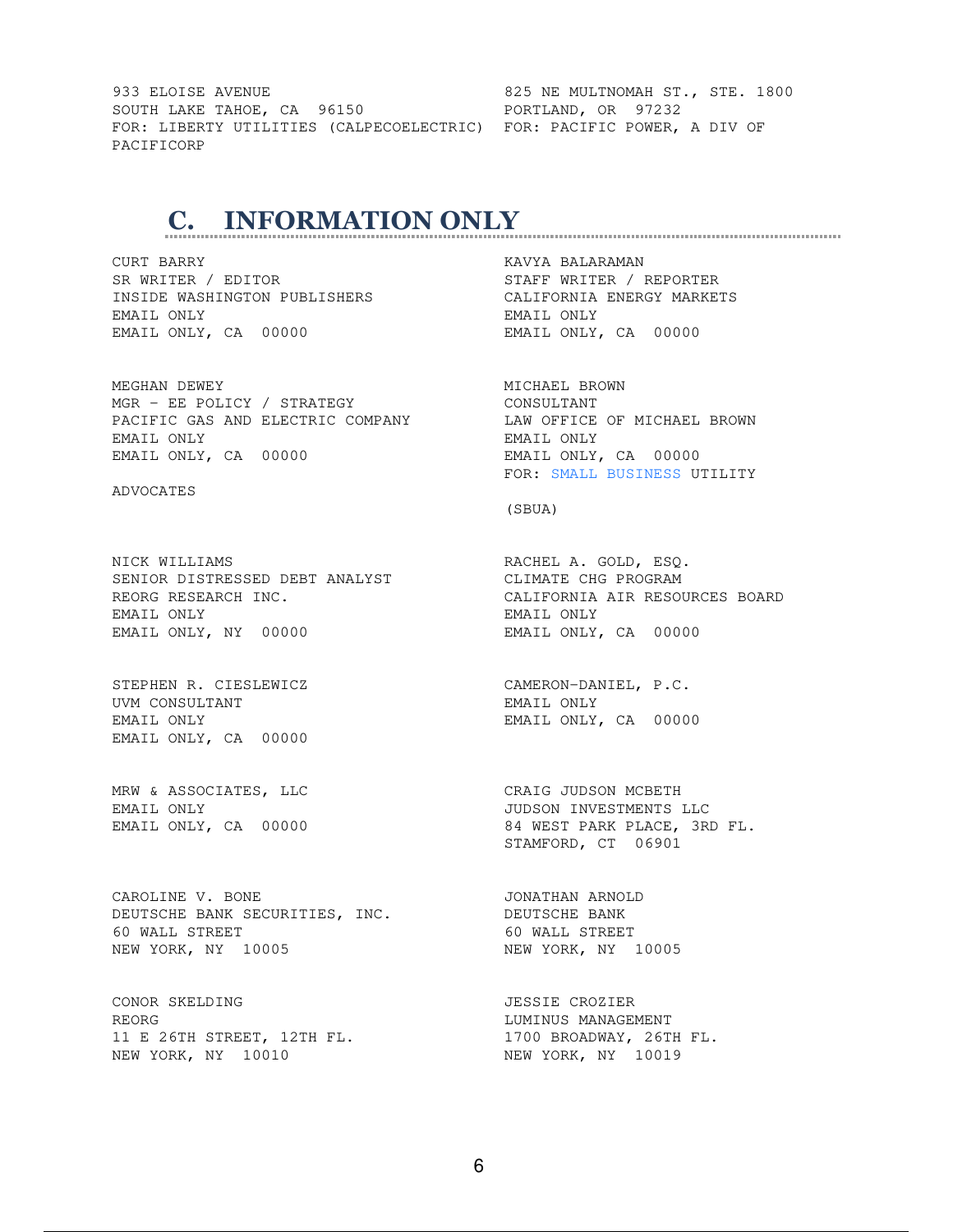DAVID NGUYEN EDWIN GUYANDI ANALYST NEWTYN MANAGEMENT NEW YORK, NY 10022

GREGORY REISS **MICHAEL KRAMER** CENTENUS GLOBAL MANAGEMENT, LP DUCERA PARTNERS 437 MADISON AVENUE, SUITE 19B 499 PARK AVENUE, 16TH FLOOR NEW YORK, NY 10022 NEW YORK, NY 10022

ALEJANDRO MENDEZ **ELI SAMAHA** MADISON AVENUE PARTNERS MADISON AVENUE PARTNERS NEW YORK, NY 10155 NEW YORK, NY 10155

DONALD R. ALLEN **AMANDA VANEGA** FOUNDING PARTNER, COUNSEL EQ RESEARCH LLC DUNCAN & ALLEN 1155 KILDAIRE FARM ROAD, SUITE 203 1730 RHODE ISLAND AVENUE, NW, SUITE 700 CARY, NC 27511 WASHINGTON, DC 20036 FOR: CITIZENS TRANSMISSION LLC

BLAKE ELDER STEVEN GRECO POLICY RESEARCH ANALYST **EXECULATORY AREGULATORY AFFAIRS ANALYST** EQ RESEARCH LLC NEXTERA ENERGY TRANSMISSION 1155 KILDAIRE FARM ROAD, SUITE 203 700 UNIVERSE BLVD CARY, NC 27511 **CARY, MC 27511** JUNO BEACH, FL 33407

JIM ROSS TRACY C. DAVIS RCS, INC. SR. ATTORNEY

SCOTT DUNBAR TIMOTHY K. CLARK 1580 LINCOLN STREET, STE. 880 SALT LAKE CITY, UT 84116 DENVER, CO 80203

LON W. HOUSE, PH.D JEFFERY A. WILLIAMS 10645 N. ORACLE RD., STE 121-216 L.A. DEPT OF WATER & POWER ORO VALLEY, AZ 85737 111 NORTH HOPE STREET, RM. 856

BRYAN PENA CHRISTOPHER MOORE CALIF PUBLIC UTILITIES COMMISSION CALIF PUBLIC UTILITIES COMMISSION ELECTRIC SAFETY AND RELIABILITY BRANCH BUSINESS AND COMMUNITY OUTREACH

JEFFERIES LLC 405 PARK AVENUE, SUITE 1104 520 MADISON AVENUE NEW YORK, NY 10022

150 E 58TH STREET, 14TH FLOOR 150 E 58TH STREET, 14TH FLOOR

266 PENNINGTON LANE NEXTERA ENERGY TRANSMISSION, LLC CHESTERFIELD, MO 63005 6800 5920 W. WILLIAM CANNON DR., BLDG. 2 AUSTIN, TX 78749

PACIFICORP (ROCKY MOUNTAIN POWER)<br>1407 WEST NORTH TEMPLE, SUITE 320 KEYES & FOX LLP 1407 WEST NORTH TEMPLE, SUITE 320

WATER & ENERGY CONSULTING SUPERINTENDENT - CODES & ORDINANCES LOS ANGELES, CA 90012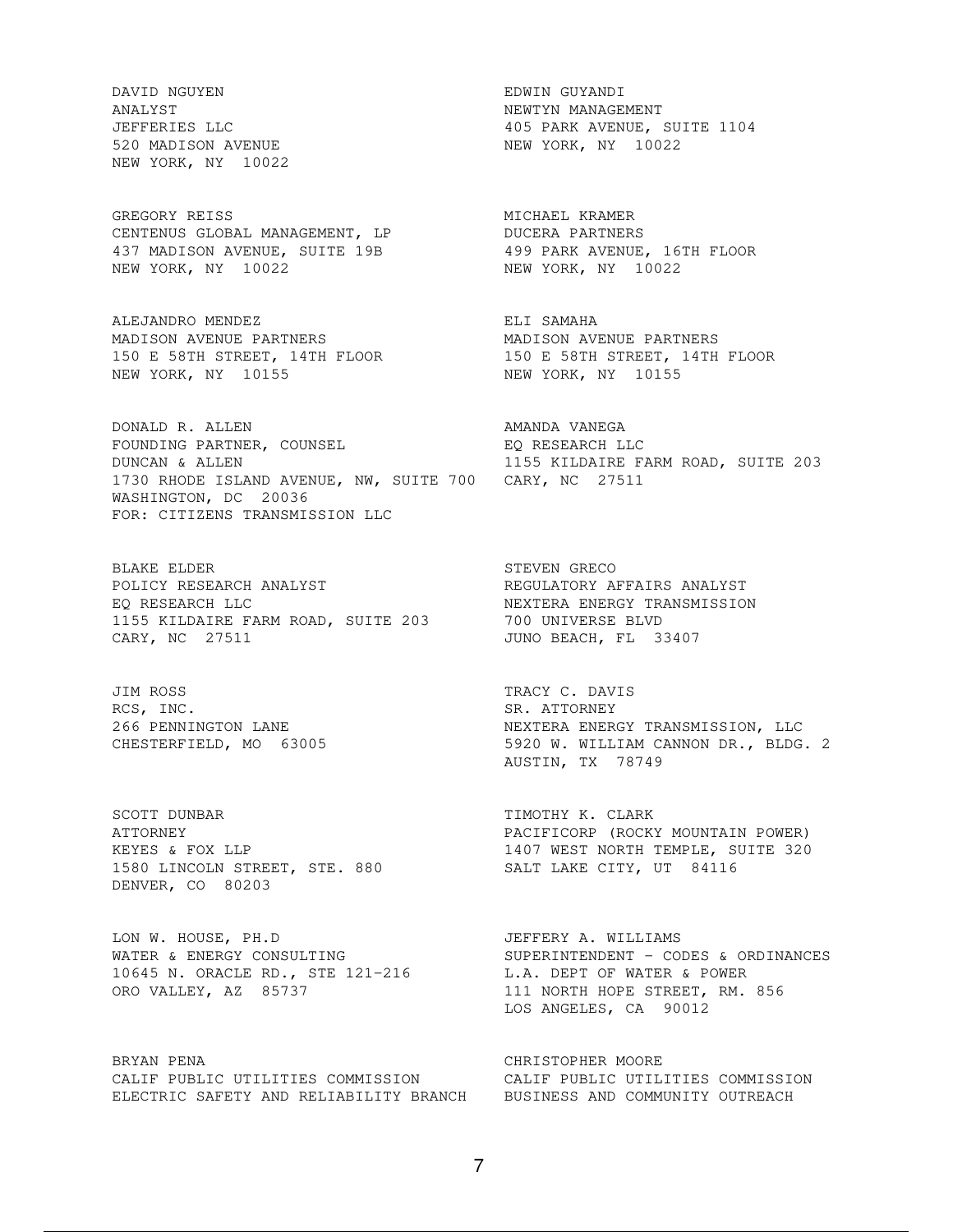Los Angeles, CA 90013 Los Angeles, CA 90013

FADI DAYE GEREER GEREER GEEST ON A SOON WEBER CALIF PUBLIC UTILITIES COMMISSION CALIF PUBLIC UTILITIES COMMISSION ELECTRIC SAFETY AND RELIABILITY BRANCH OFFICE OF THE SAFETY ADVOCATE 320 West 4th Street Suite 500 320 West 4th Street Suite 500 Los Angeles, CA 90013 Los Angeles, CA 90013 FOR: SED FOR: OSA

JOCELINE PEREIRA **KOKO M. TOMASSIAN** CALIF PUBLIC UTILITIES COMMISSION CALIF PUBLIC UTILITIES COMMISSION ELECTRIC SAFETY AND RELIABILITY BRANCH ELECTRIC SAFETY AND RELIABILITY BRANCH 320 West 4th Street Suite 500 320 West 4th Street Suite 500 Los Angeles, CA 90013 Los Angeles, CA 90013

JOHN R. TODD **JANE TERJUNG** DEP. CHIEF-PREVENTION SVCS. BUREAU TOPANGA COMMUNITY ALLIANCE COUNTY OF LOS ANGELES FIRE DEPT. 1639 OAK DRIVE 1320 N. EASTERN AVENUE, RM. 254 TOPANGA, CA 90290 LOS ANGLELES, CA 90063-3294 FOR: COUNTY OF LOS ANGELES

FRED G. YANNEY **Example 20** OANIEL W. DOUGLASS ATTORNEY ATTORNEY AT LAW YANNEY LAW OFFICE DOUGLASS & LIDDELL 17409 MARQUARDT AVE. UNIT C-4 4766 PARK GRANADA, SUITE 209 CERRITOS, CA 90703 CALABASAS, CA 91302

CASE ADMINISTRATION **CONNOR FLANNIGAN** SOUTHERN CALIFORNIA EDISON COMPANY SOUTHERN CALIFORNIA EDISON COMPANY 8631 RUSH STREET 2244 WALNUT GROVE AVE. ROSEMEAD, CA 91770 ROSEMEAD, CA 91770

GARY STERN MARGARITA GEVONDYAN MANAGING DIR. SR. ATTORNEY SOUTHERN CALIFORNIA EDISON COMPANY SOUTHERN CALIFORNIA EDISON COMPANY 8631 RUSH STREET 2244 WALNUT GROVE AVE / PO BOX 800 ROSEMEAD, CA 91770 ROSEMEAD, CA 91770 FOR: SOUTHERN CALIFORNIA EDISON COMPANY FOR: SOUTHERN CALIFORNIA EDISON COMPANY

RYAN STEVENSON SIMONE S. BRYAN PRINCIPAL ADVISOR / REG - POLICY PROJECT / PROGRAM ANALYST SOUTHERN CALIFORNIA EDISON COMPANY SOUTHERN CALIFORNIA EDISON COMPANY 8631 RUSH ST., GEN. OFFICE 4 2244 WALNUT GROVE AVE ROSEMEAD, CA 91770 ROSEMEAD, CA 91770

320 West 4th Street Suite 500 320 West 4th Street Suite 500

FOR: SED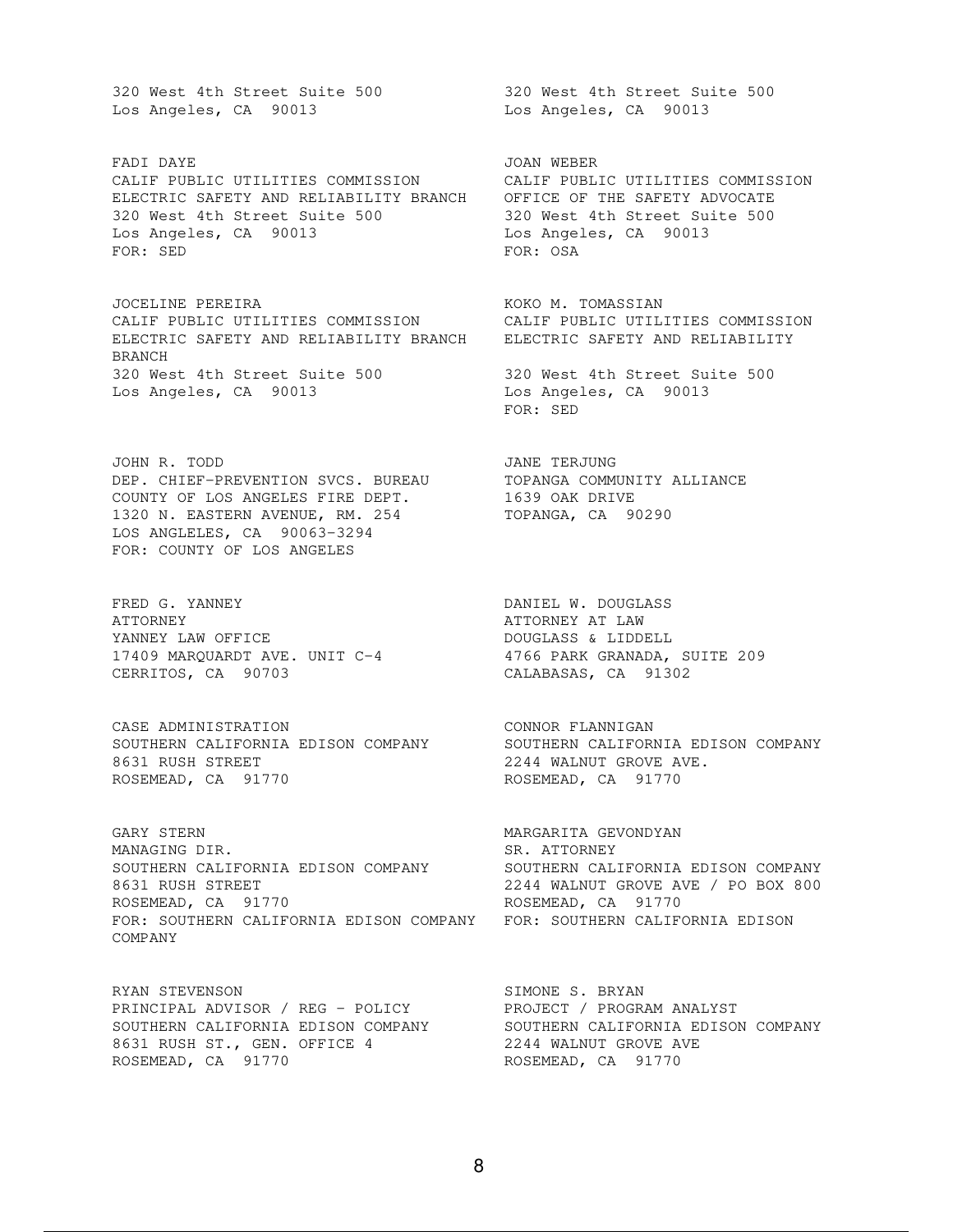NGUYEN QUAN JOSEPH W. MITCHELL, PH.D LLC BEAR VALLEY ELECTRIC SERVICE 19412 KIMBALL VALLEY RD. 630 EAST FOOTHILL BLVD. RAMONA, CA 92065 SAN DIMAS, CA 91773

MARIA BYRNES MARIA C. SEVERSON, ESQ. LEGAL ASSISTANT **ATTORNEY** AGUIRRE & SEVERSON LLP **AGUIRRE & SEVERSON LLP** 501 WEST BROADWAY, STE. 1050 501 WEST BROADWAY, STE. 1050 SAN DIEGO, CA 92101 SAN DIEGO, CA 92101-3591 FOR: RUTH HENRICKS FOR: RUTH HENRICKS

ESTHER NORTHRUP JOHN W. LESLIE, ESQ STATE REGULATORY AFFAIRS **ALL ALL AND ATTORNEY** COX CALIFORNIA TELCOM, LLC DENTONS US LLP 5887 COPLEY DRIVE, STE. 300 EMAIL ONLY SAN DIEGO, CA 92111 EMAIL ONLY, CA 92121

CHUCK MANZUK **JAMIE K. YORK** DIR - GRC & REVENUE REQUIREMENTS GRC PROGRAM MGR. SAN DIEGO GAS & ELECTRIC COMPANY SAN DIEGO GAS & ELECTRIC COMPANY 8330 CENTURY PARK COURT 8330 CENTURY PARK COURT, CP32D SAN DIEGO, CA 92123 SAN DIEGO, CA 92123

KEITH MELVILLE **CENTRAL FILES** SR. COUNSEL SAN DIEGO GAS & ELECTRIC COMPANY SAN DIEGO GAS & ELECTIRIC COMPANY 8330 CENTURY PARK CT, CP31-E 8330 CENTURY PARK CT., CP-32D SAN DIEGO, CA 92123-1530 SAN DIEGO, CA 92123 FOR: SAN DIEGO GAS & ELECTRIC COMPANY

SAN DIEGO GAS AND ELECTRIC COMPANY BRITT K. STROTTMAN 8330 CENTURY PARK COURT (CP31E) BARON & BUDD, P.C. SAN DIEGO, CA 92123-1548 11440 WEST BERNARD COURT

CITIES

ERIC CARDELLA PAUL MARCONI SUPERVISOR, ENGINEERING & PLANNING DIRECTOR BEAR VALLEY ELECTRIC SERVICE **ELECTRIC SERVICE** BEAR VALLEY ELECTRIC SERVICE 42020 GARSTIN DRIVE / PO BOX 1547 42020 GRASTIN DRIVE / PO BOX 1547 BIG BEAR LAKE, CA 92315 BIG BEAR LAKE, CA 92315

CITY OF COLTON VERIZON

REGULATORY AFFAIRS MGR. THE MET ARRIFORM MERRIFORM MEGULATORY AFFAIRS,

 SAN DIEGO, CA 92127 FOR: COUNTIES OF SONOMA, NAPA, MENDOCINO, LAKE, YUBA, NEVADA.

OF SANTA ROSA, AND CLEARLAKE.

WILLIAM R. SMITH **GALLACE COMMUNICE** SOMAN JESUS G. ROMAN CITY MGR
and the counsel of the counsel of the counsel of the counsel and the counsel of the counsel of the counsel of the counsel of the counsel of the counsel of the counsel of the counsel of the counsel of the counsel o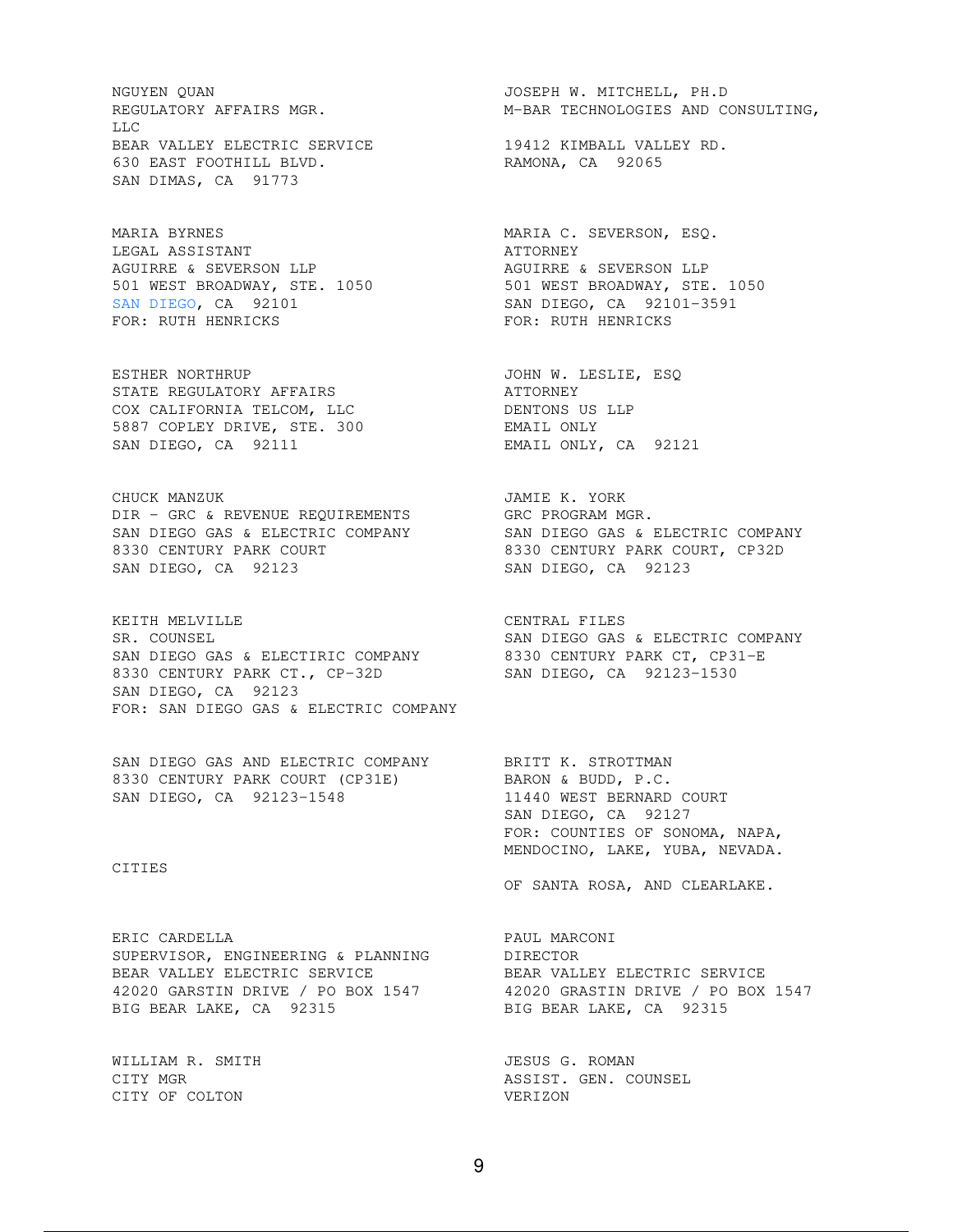COLTON, CA 92324 IRVINE, CA 92618 FOR: CITY OF COLTON

JOSEPH F. WIEDMAN SUE MARA DIR - REGULATORY & LEGISLATIVE AFFAIRS CONSULTANT PENINSULA CLEAN ENERGY AUTHORITY RTO ADVISORS, L.L.C. 2075 WOODSIDE ROAD 164 SPRINGDALE WAY 2075 WOODSIDE ROAD<br>REDWOOD CITY, CA 94061 REDWOOD CITY, CA 94062

MARC D. JOSEPH MILES F. MAURINO ATTORNEY AT LAW ADAMS BROADWELL JOSEPH & CARDOZO ADAMS, BROADWELL JOSEPH & CARDOZO 601 GATEWAY BLVD., SUITE 1000 601 GATEWAY BLVD., STE. 1000 SOUTH SAN FRANCISCO, CA 94080 SOUTH SAN FRANCISCO, CA 94080 FOR: COALITION OF CALIFORNIA UTILITY

ROSS NAKASONE **AMY C. CHAMARTY** PLANNING & REGULATORY COMPLIANCE CALIF PUBLIC UTILITIES COMMISSION SAN FRANCISCO PUBLIC UTILITES COMMISSION COMMISSIONER RECHTSCHAFFEN 525 GOLDEN GATE AVE., 7TH FL. ROOM 5210 SAN FRANCISCO, CA 94102 505 VAN NESS AVENUE

AMY C. YIP-KIKUGAWA ANAND DURVASULA CALIF PUBLIC UTILITIES COMMISSION CALIF PUBLIC UTILITIES COMMISSION<br>COMMISSIONER RANDOLPH ROOM 4107 ROOM 5130 505 VAN NESS AVENUE 505 VAN NESS AVENUE SAN FRANCISCO, CA 94102-3214 SAN FRANCISCO, CA 94102-3214

ANDIE BIGGS ANNA WRIGHT CALIF PUBLIC UTILITIES COMMISSION CALIF PUBLIC UTILITIES COMMISSION ELECTRIC SAFETY AND RELIABILITY BRANCH ELECTRICITY PLANNING & POLICY BRANCH AREA AREA 505 VAN NESS AVENUE 505 VAN NESS AVENUE SAN FRANCISCO, CA 94102-3214 SAN FRANCISCO, CA 94102-3214

BILLIE C. BLANCHARD BRIAN STEVENS CALIF PUBLIC UTILITIES COMMISSION CALIF PUBLIC UTILITIES COMMISSION INFRASTRUCTURE PLANNING AND PERMITTING B ADMINISTRATIVE LAW JUDGE DIVISION AREA 4-A ROOM 5023 505 VAN NESS AVENUE 505 VAN NESS AVENUE SAN FRANCISCO, CA 94102-3214 SAN FRANCISCO, CA 94102-3214

CANDACE MOREY CAROLINA CONTRERAS CALIF PUBLIC UTILITIES COMMISSION CALIF PUBLIC UTILITIES COMMISSION LEGAL DIVISION OFFICE OF THE SAFETY ADVOCATE ROOM 5031 AREA

650 N. LA CADENA DRIVE 15505 SAND CANYON AVE. D201

EMPLOYEES (CUE)

SAN FRANCISCO, CA 94102-3214

COMMISSIONER RANDOLPH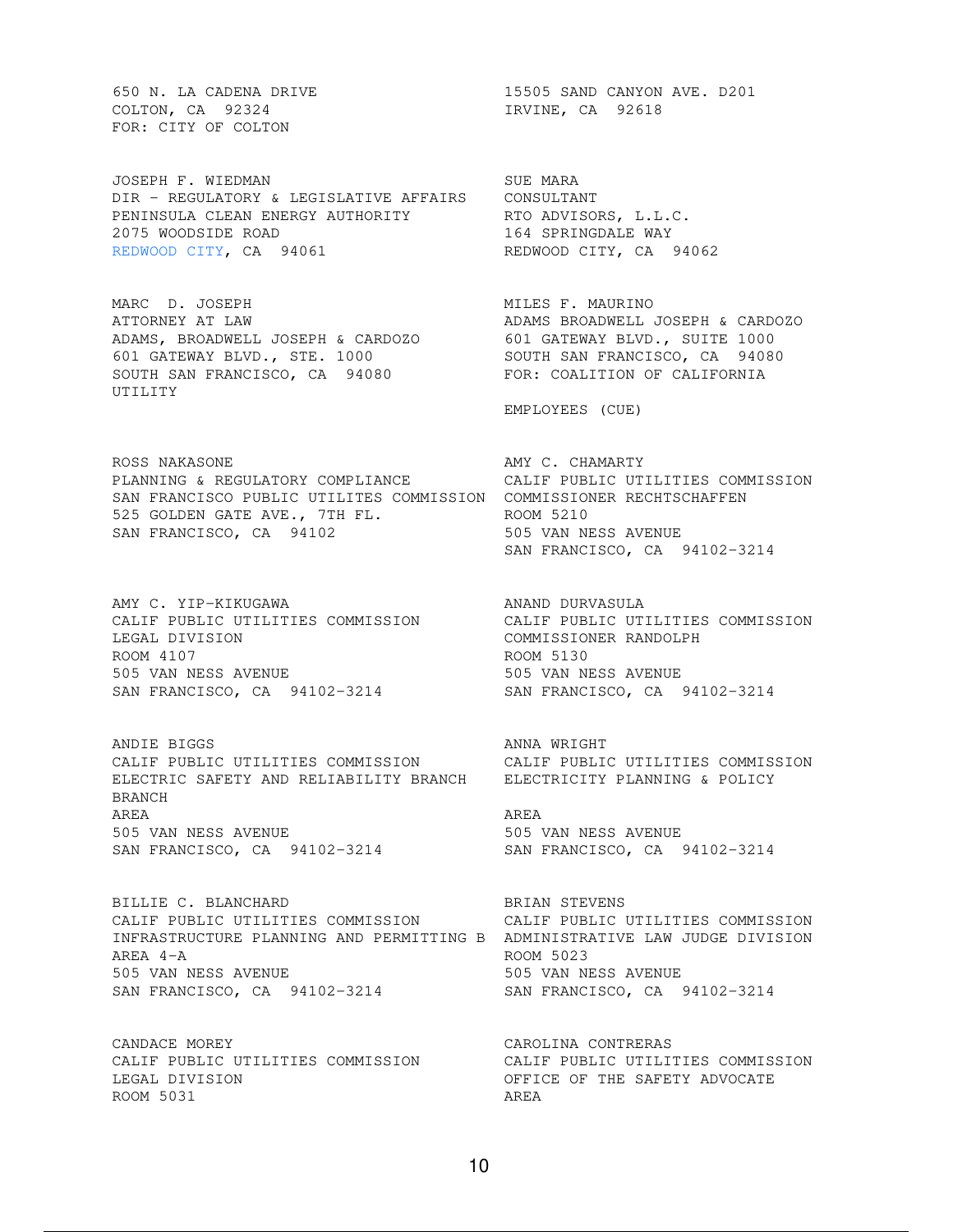505 VAN NESS AVENUE 505 VAN NESS AVENUE

CHARLOTTE TERKEURST CHARLOTTE CHARLOTTE OF CHLOE CHLOE LUKINS CALIF PUBLIC UTILITIES COMMISSION CALIF PUBLIC UTILITIES COMMISSION ELECTRIC SAFETY AND RELIABILITY BRANCH ENERGY SAFETY & INFRASTRUCTURE BRANCH ROOM 2201 ROOM 4102 505 VAN NESS AVENUE 505 VAN NESS AVENUE SAN FRANCISCO, CA 94102-3214 SAN FRANCISCO, CA 94102-3214 FOR: SED

CHRISTOPHER CHOW CHRISTOPHER HOGAN NEWS AND SOCIAL MEDIA ELECTRICITY PRICING AND CUSTOMER PROGRAM ROOM 5301 AREA 505 VAN NESS AVENUE 505 VAN NESS AVENUE SAN FRANCISCO, CA 94102-3214 SAN FRANCISCO, CA 94102-3214

CHRISTOPHER PARKES COLIN RIZZO AREA 2-D ROOM 5042 505 VAN NESS AVENUE 505 VAN NESS AVENUE SAN FRANCISCO, CA 94102-3214 SAN FRANCISCO, CA 94102-3214

DAPHNE GOLDBERG **DAVID LIEVANOS** CALIF PUBLIC UTILITIES COMMISSION CALIF PUBLIC UTILITIES COMMISSION COMMUNICATIONS AND WATER POLICY BRANCH ENERGY SAFETY & INFRASTRUCTURE BRANCH ROOM 4208 AREA 505 VAN NESS AVENUE 505 VAN NESS AVENUE SAN FRANCISCO, CA 94102-3214 SAN FRANCISCO, CA 94102-3214

DAVID PECK SERAGE RESOLUTION OF PRANZ CHENG PRESIDENT PICKER MARKET STRUCTURE, COSTS AND NATURAL GAS ROOM 4108 AREA 4-A 505 VAN NESS AVENUE 505 VAN NESS AVENUE SAN FRANCISCO, CA 94102-3214 SAN FRANCISCO, CA 94102-3214

GARY C. ERMANN **JAMES RALPH** CALIF PUBLIC UTILITIES COMMISSION CALIF PUBLIC UTILITIES COMMISSION RISK ASSESSMENT AND ENFORCEMENT PRESIDENT PICKER AREA ROOM 5037 505 VAN NESS AVENUE 505 VAN NESS AVENUE SAN FRANCISCO, CA 94102-3214 SAN FRANCISCO, CA 94102-3214

SAN FRANCISCO, CA 94102-3214 SAN FRANCISCO, CA 94102-3214

CALIF PUBLIC UTILITIES COMMISSION CALIF PUBLIC UTILITIES COMMISSION

CALIF PUBLIC UTILITIES COMMISSION CALIF PUBLIC UTILITIES COMMISSION OFFICE OF THE SAFETY ADVOCATE ADMINISTRATIVE LAW JUDGE DIVISION

CALIF PUBLIC UTILITIES COMMISSION CALIF PUBLIC UTILITIES COMMISSION

JESSICA T. HECHT JONATHAN J. REIGER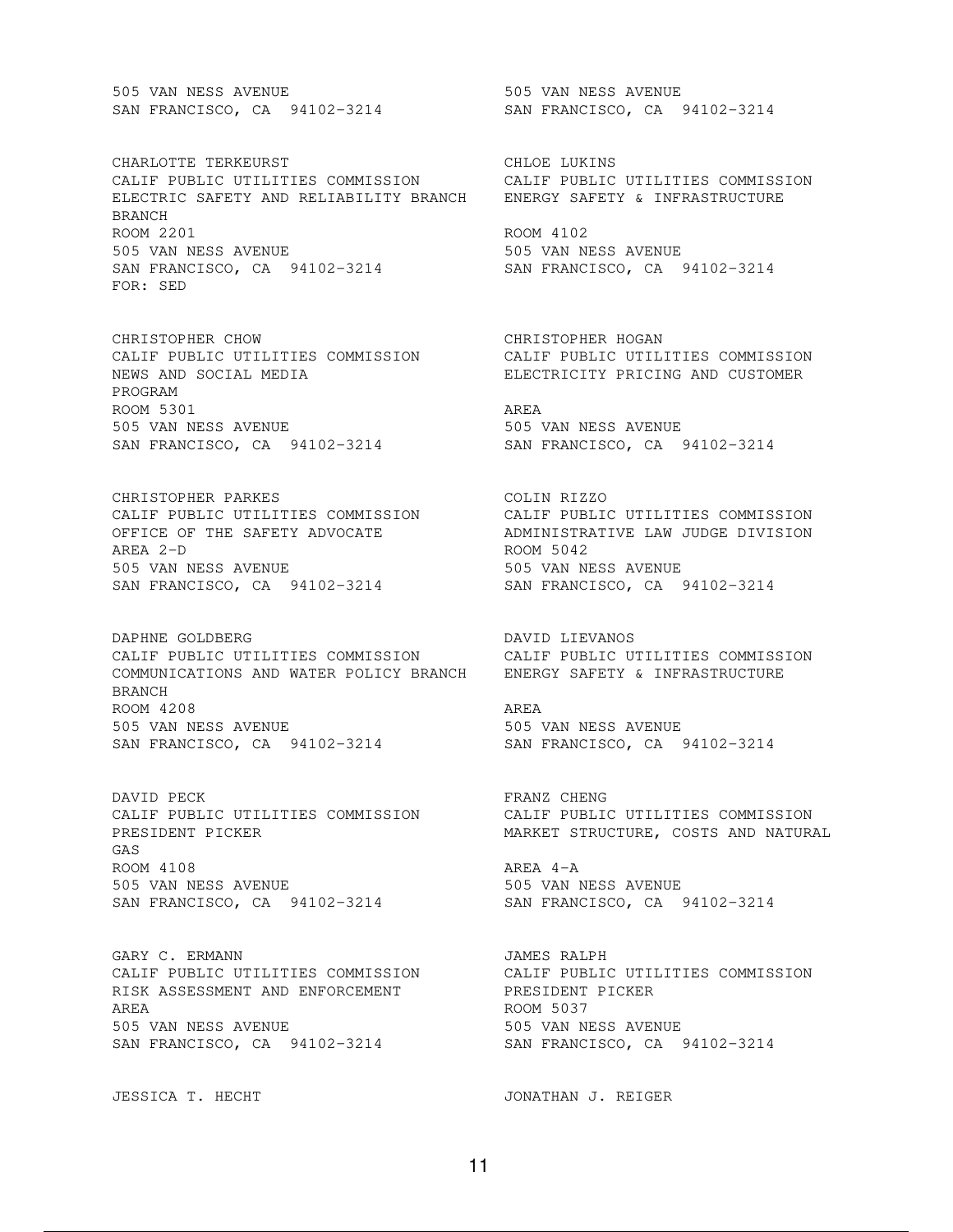ADMINISTRATIVE LAW JUDGE DIVISION LEGAL DIVISION ROOM 5116 ROOM 4107 505 VAN NESS AVENUE 505 VAN NESS AVENUE SAN FRANCISCO, CA 94102-3214 SAN FRANCISCO, CA 94102-3214

JULIA ENDE JUNAID RAHMAN CALIF PUBLIC UTILITIES COMMISSION CALIF PUBLIC UTILITIES COMMISSION MARKET STRUCTURE, COSTS AND NATURAL GAS RISK ASSESSMENT AND ENFORCEMENT ROOM 4011 AREA 505 VAN NESS AVENUE 505 VAN NESS AVENUE SAN FRANCISCO, CA 94102-3214 SAN FRANCISCO, CA 94102-3214

ROOM 2203<br>
505 VAN NESS AVENUE<br>
505 VAN NESS AVENUE<br>
505 VAN NESS AVENUE 505 VAN NESS AVENUE 505 VAN NESS AVENUE SAN FRANCISCO, CA 94102-3214 SAN FRANCISCO, CA 94102-3214 FOR: SED

MARY F. MCKENZIE **MASOUD** FOUDEH ADMINISTRATIVE LAW JUDGE DIVISION DEMAND RESPONSE, CUSTOMER GENERATION, AN ROOM 5109 AREA 505 VAN NESS AVENUE 505 VAN NESS AVENUE SAN FRANCISCO, CA 94102-3214 SAN FRANCISCO, CA 94102-3214

MATTHEW YUNGE NATHAN POON ELECTRIC SAFETY AND RELIABILITY BRANCH ADMINISTRATIVE LAW JUDGE DIVISION AREA ROOM 5013 505 VAN NESS AVENUE 505 VAN NESS AVENUE SAN FRANCISCO, CA 94102-3214 SAN FRANCISCO, CA 94102-3214

NATHANIEL SKINNER NATHANIEL STANNIK CALIF PUBLIC UTILITIES COMMISSION CALIF PUBLIC UTILITIES COMMISSION ENERGY SAFETY & INFRASTRUCTURE BRANCH ENERGY SAFETY & INFRASTRUCTURE BRANCH AREA 4-A AREA AREA 505 VAN NESS AVENUE 505 VAN NESS AVENUE SAN FRANCISCO, CA 94102-3214 SAN FRANCISCO, CA 94102-3214

PETER V. ALLEN **GUANG PHAM** ADMINISTRATIVE LAW JUDGE DIVISION ELECTRIC SAFETY AND RELIABILITY BRANCH ROOM 5017 ROOM AREA 2-D 505 VAN NESS AVENUE 505 VAN NESS AVENUE SAN FRANCISCO, CA 94102-3214 SAN FRANCISCO, CA 94102-3214

CALIF PUBLIC UTILITIES COMMISSION CALIF PUBLIC UTILITIES COMMISSION

LESLIE L. PALMER<br>
CALIF PUBLIC UTILITIES COMMISSION CALIF PUBLIC UTILITIES COMMISSION<br>
SAFETY AND ENFORCEMENT DIVISION ADMINISTRATIVE LAW JUDGE DIVISION CALIF PUBLIC UTILITIES COMMISSION CALIF PUBLIC UTILITIES COMMISSION SAFETY AND ENFORCEMENT DIVISION ADMINISTRATIVE LAW JUDGE DIVISION

CALIF PUBLIC UTILITIES COMMISSION CALIF PUBLIC UTILITIES COMMISSION

CALIF PUBLIC UTILITIES COMMISSION CALIF PUBLIC UTILITIES COMMISSION

CALIF PUBLIC UTILITIES COMMISSION CALIF PUBLIC UTILITIES COMMISSION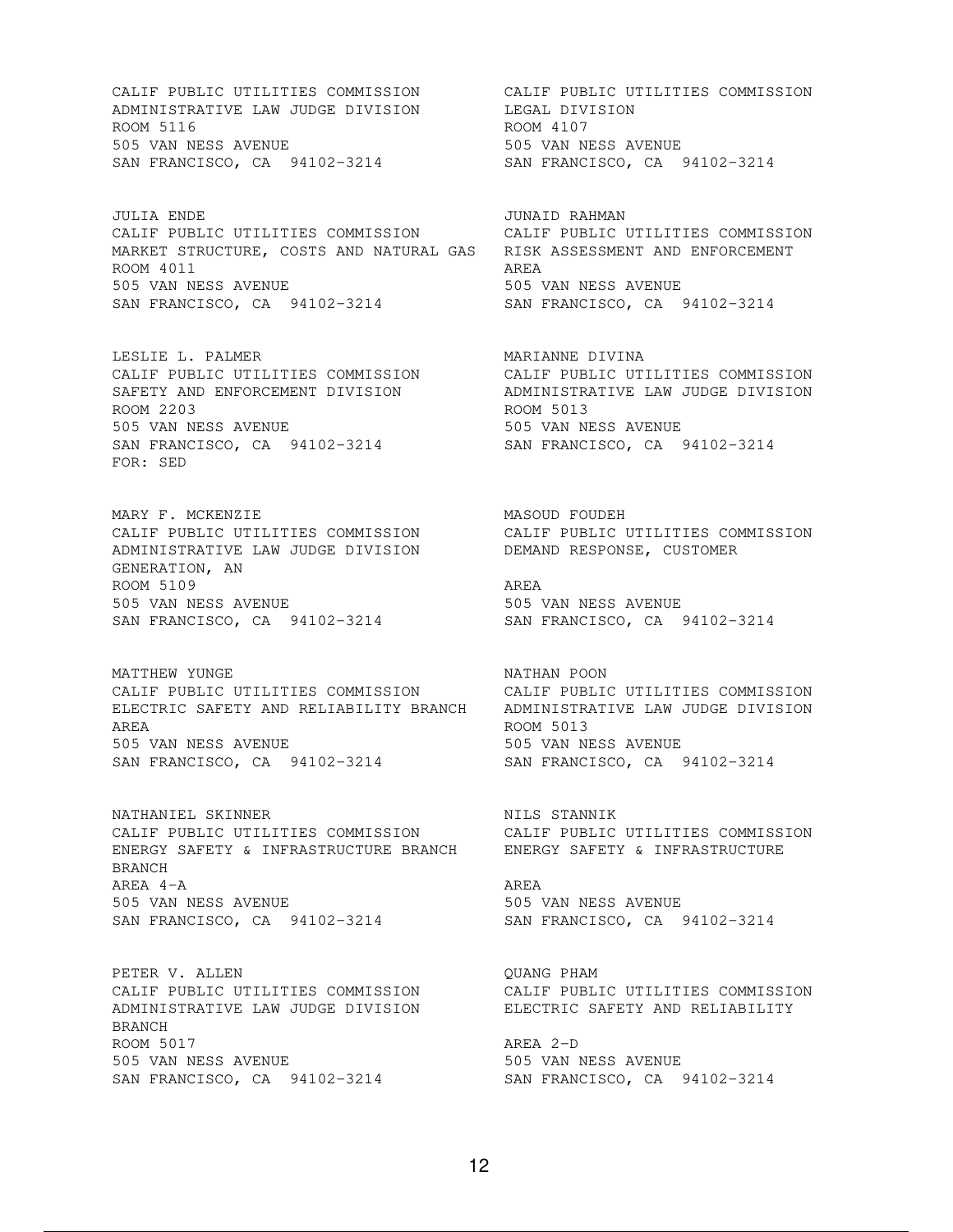RACHEL MCMAHON **RACHEL MEDICAL SERVICE SERVICE** CALIF PUBLIC UTILITIES COMMISSION CALIF PUBLIC UTILITIES COMMISSION MARKET STRUCTURE, COSTS AND NATURAL GAS ELECTRIC SAFETY AND RELIABILITY BRANCH AREA AREA 2-D 505 VAN NESS AVENUE 505 VAN NESS AVENUE SAN FRANCISCO, CA 94102-3214 SAN FRANCISCO, CA 94102-3214

ROBERT HAGA SARAH R. THOMAS ROOM 5006 ROOM 5033 505 VAN NESS AVENUE 505 VAN NESS AVENUE SAN FRANCISCO, CA 94102-3214 SAN FRANCISCO, CA 94102-3214

SEAN A. SIMON SHELBY CHASE COMMISSIONER RECHTSCHAFFEN ENERGY SAFETY & INFRASTRUCTURE BRANCH AREA 4-A AREA AREA 505 VAN NESS AVENUE 505 VAN NESS AVENUE SAN FRANCISCO, CA 94102-3214 SAN FRANCISCO, CA 94102-3214

SIMI ROSE GEORGE TRUMAN L. BURNS CALIF PUBLIC UTILITIES COMMISSION CALIF PUBLIC UTILITIES COMMISSION GAS BRA ROOM 5119 ROOM 205 505 VAN NESS AVENUE 505 VAN NESS AVENUE SAN FRANCISCO, CA 94102-3214 SAN FRANCISCO, CA 94102-3214

VALERIE KAO WENDY AL-MUKDAD CALIF PUBLIC UTILITIES COMMISSION CALIF PUBLIC UTILITIES COMMISSION ADMINISTRATIVE LAW JUDGE DIVISION RISK ASSESSMENT AND ENFORCEMENT ROOM 5005 AREA 4-A 505 VAN NESS AVENUE 505 VAN NESS AVENUE SAN FRANCISCO, CA 94102-3214 SAN FRANCISCO, CA 94102-3214

WILLIAM K. SANDERS ERIC BORDEN DEPUTY CITY ATTORNEY ENERGY POLICY ANALYST CITY AND COUNTY OF SAN FRANCISCO THE UTILITY REFORM NETWORK CITY HALL RM 234 785 MARKET STREET, STE. 1400 1 DR. CARLTON B. GOODLETT PLACE SAN FRANCISCO, CA 94103 SAN FRANCISCO, CA 94102-4682 FOR: CITY AND COUNTY OF SAN FRANCISCO

KATY MORSONY **MARCEL HAWIGER** STAFF ATTORNEY **STAFF ATTORNEY** THE UTILITY REFORM NETWORK THE UTILITY REFORM NETWORK 785 MARKET STREET, SUITE 1400 785 MARKET ST., STE. 1400 SAN FRANCISCO, CA 94103 SAN FRANCISCO, CA 94103

CALIF PUBLIC UTILITIES COMMISSION CALIF PUBLIC UTILITIES COMMISSION ADMINISTRATIVE LAW JUDGE DIVISION ADMINISTRATIVE LAW JUDGE DIVISION

CALIF PUBLIC UTILITIES COMMISSION<br>COMMISSIONER RECHTSCHAFFEN FREECY SAFETY & INFRASTRUCTURE

CALIF PUBLIC UTILITIES COMMISSION<br>COMMISSIONER RECHTSCHAFFEN ENERGY COST OF SERVICE & NATURAL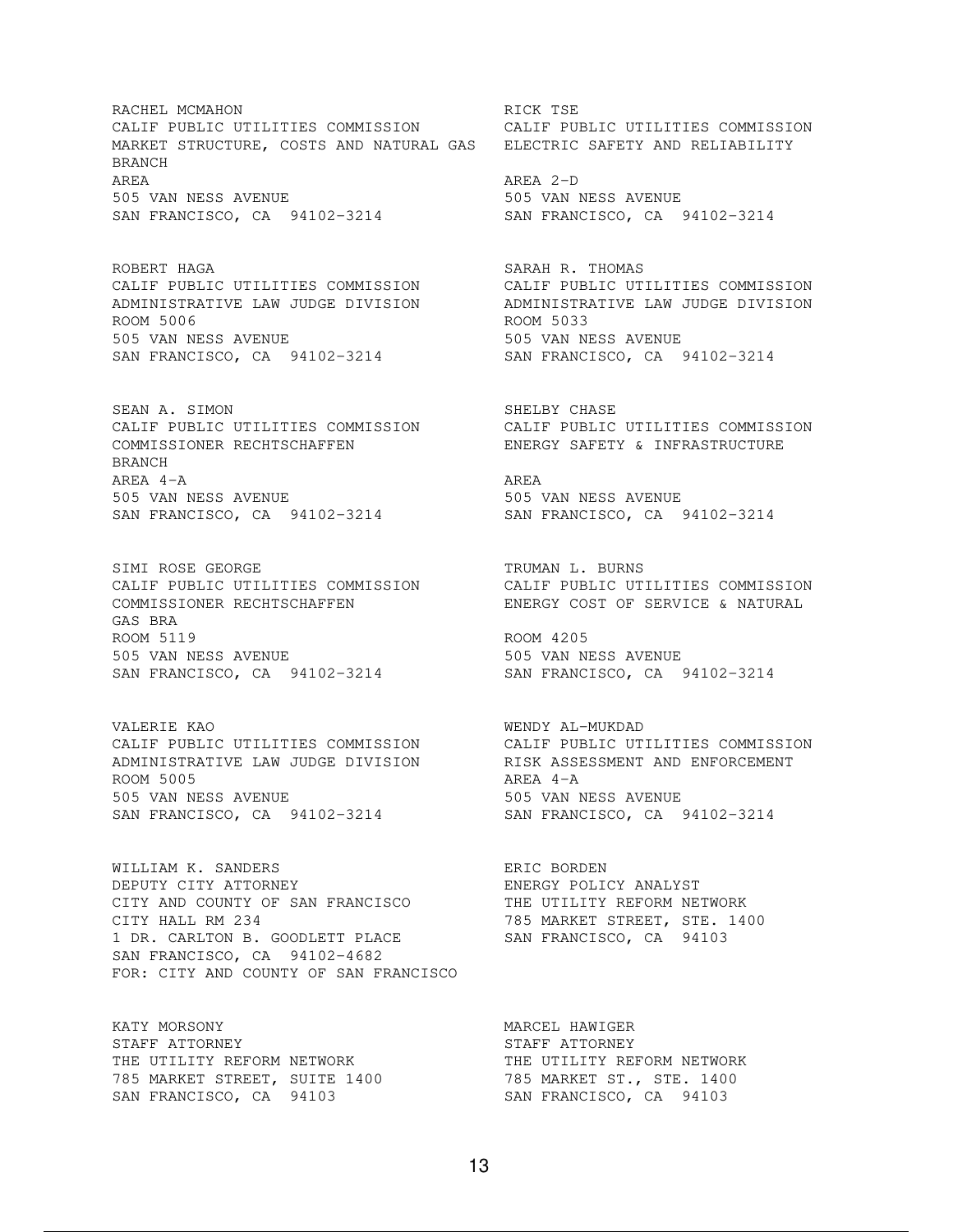JAMES M. BIRKELUND SCOTT CASTRO PRESIDENT NEXTERA ENERGY TRANSMISSION, LLC SMALL BUSINESS UTILITY ADVOCATES ONE POST STREET, SUITE 2550 548 MARKET STREET, STE. 11200 SAN FRANCISCO, CA 94104 SAN FRANCISCO, CA 94104

CHARLES R. MIDDLEKAUFF GARETH STAMP 77 BEALE STREET, B30A / BOX 7442 245 MARKET STREET, ROOM 914C SAN FRANCISCO, CA 94105 SAN FRANCISCO, CA 94105

JANE WHANG **KARI CAMERON** STAFF COUNSEL STAFF COUNSEL STAFF COUNSEL VERIZON BUCHALTER 201 SPEAR STREET, 7TH FL. EMAIL ONLY SAN FRANCISCO, CA 94105 EMAIL ONLY, CA 94105

LISE H. JORDAN MEREDITH ALLEN 77 BEALE STREET, B30A 77 BEALE STREET, B10C SAN FRANCISCO, CA 94105 SAN FRANCISCO, CA 94105

MICHAEL ALCANTAR MICHAEL CADE ATTORNEY AT LAW BUCHALTER, A PROFESSIONAL CORPORATION BUCHALTER, A PROFESSIONAL CORPORATION 55 SECOND STREET, SUITE 1700 55 SECOND STREET, SUITE 1700 SAN FRANCISCO, CA 94105 SAN FRANCISCO, CA 94105

SPENCER OLINEK TRACY MARATUKULAM 77 BEALE STREET, ROOM 2333 245 MARKET STREET, ROOM 903 SAN FRANCISCO, CA 94105 SAN FRANCISCO, CA 94105

VIKTORIYA MALKINA LILLIAN RAFII PACIFIC GAS AND ELECTRIC COMPANY **ATTORNEY** 77 BEALE STREET, MC B23A BUCHALTER, A PROFESSIONAL CORPORATION SAN FRANCISCO, CA 94105 55 SECOND STREET, STE. 1700

FASSIL FENIKILE **GWEN** JOHNSON DIR - REGULATORY QUALITY TESTING AT&T SERVICES, INC. THE SERVICES, INC.

PACIFIC GAS AND ELECTRIC COMPANY PACIFIC GAS AND ELECTRIC COMPANY

ATTORNEY AT LAW SALL THE SER. DIRECTOR, REGULATORY RELATIONS PACIFIC GAS AND ELECTRIC COMPANY PACIFIC GAS AND ELECTRIC COMPANY

PACIFIC GAS AND ELECTRIC COMPANY PACIFIC GAS AND ELECTRIC COMPANY

 SAN FRANCISCO, CA 94105-3493 FOR: ENERGY PRODUCERS AND USERS COALITION

430 BUSH STREET, 5TH FL. 430 BUSH STREET, 5TH FL. SAN FRANCISCO, CA 94108 SAN FRANCISCO, CA 94108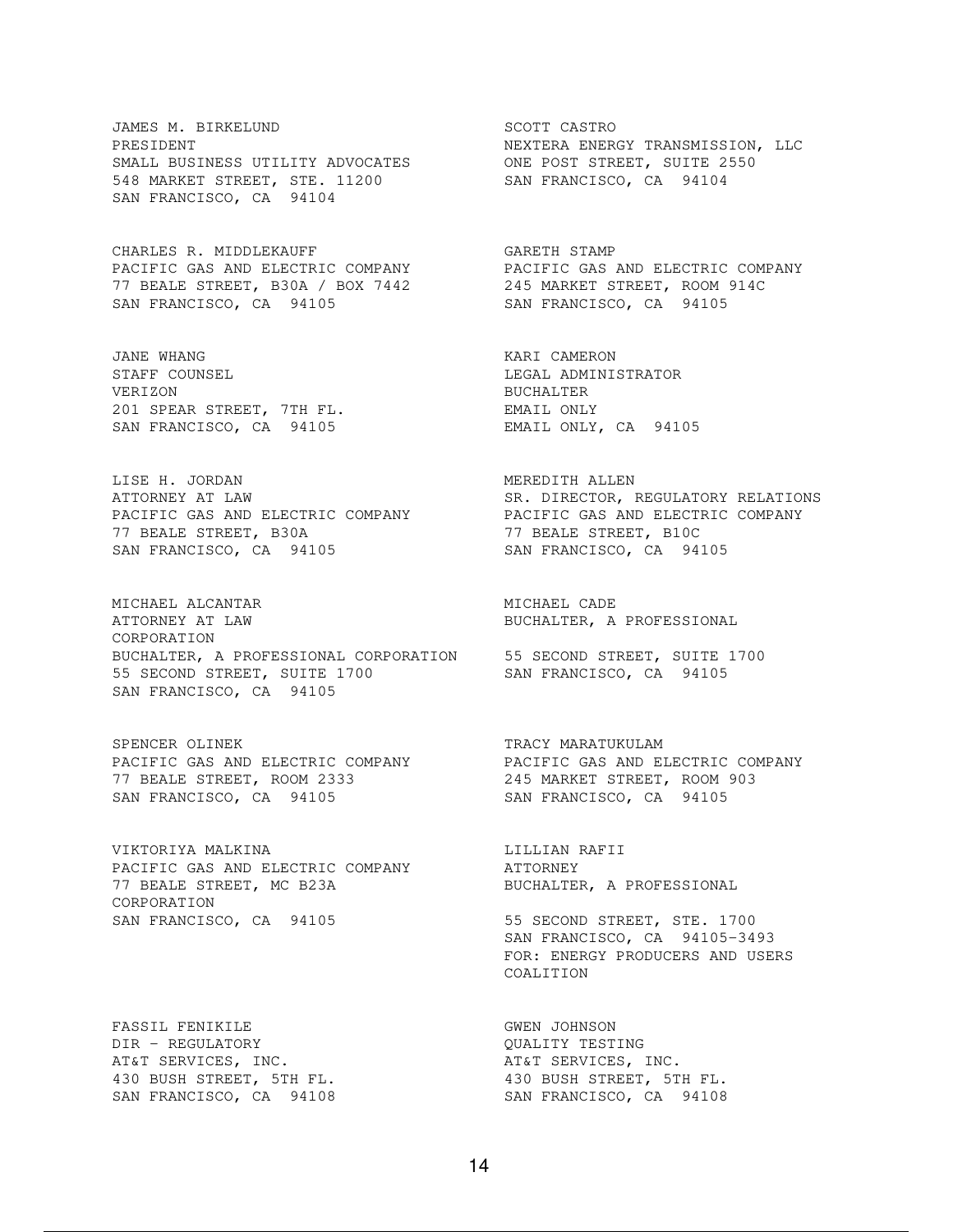MICHELLE CHOO THOMAS SELHORST ASSISTANT SR PARALEGAL AT&T SERVICES, INC. THE SERVICES, INC. 430 BUSH STREET, 3ND FL. 430 BUSH STREET, ROOM 326

BRIAN T. CRAGG BEDEMANN BUCK B. ENDEMANN ATTORNEY PARTNER GOODIN, MACBRIDE, SQUERI & DAY , LLP K&L GATES LLP 505 SANSOME STREET, SUITE 900 4 EMBARCADERO CENTER, STE. 1200 SAN FRANCISCO, CA 94111 SAN FRANCISCO, CA 94111

EMILY LIEBAN JIM TOMLINSON HOLLAND & KNIGHT LLP DAVIS WRIGHT TREMAINE LLP SAN FRANCISCO, CA 94111 SAN FRANCISCO, CA 94111

KATIE JORRIE MARK P. SCHREIBER ATTORNEY THE SERIES OF THE SERIES AT TORNEY DAVIS WRIGHT TREMAINE, LLP **COOPER, WHITE & COOPER LLP** 505 MONTGOMERY STREET, SUITE 800 201 CALIFORNIA STREET, 17TH FL. SAN FRANCISCO, CA 94111 SAN FRANCISCO, CA 94111

MICHAEL B. DAY PATRICK FERGUSON ATTORNEY<br>GOODIN, MACBRIDE, SQUERI, DAY & LAMPREY, DAVIS WRIGHT TREMAINE LLP GOODIN, MACBRIDE, SQUERI, DAY & LAMPREY, DAVIS WRIGHT TREMAINE LLP 505 SANSOME ST., STE. 900 505 MONTGOMERY STREET, SUITE 800 SAN FRANCISCO, CA 94111 SAN FRANCISCO, CA 94111 FOR: TRANS-ELECT NTD PATH 15, LLC

TARA KAUSHIK TONY BRUNELLO LLC HOLLAND & KNIGHT LLP 1 EMBARCADERO CENTER, STE. 1060 50 CALIFORNIA STREET, SUITE 2800 SAN FRANCISCO, CA 94111 SAN FRANCISCO, CA 94111

TRINA HORNER DAVIS WRIGHT TREMAINE LLP DIRECTOR **505 MONTGOMERY STREET, STE. 800** NAVIGANT CONSULTING SAN FRANCISCO, CA 94111 101 CALIFORNIA STREET, STE. 4100 SAN FRANCISCO, CA 94111

SUZANNE TOLLER MAVIS SCANLON DAVIS WRIGHT TREMAINE LLP FREEDITOR 505 MONTGOMERY STREET, SUITE 800 CALIFORNIA ENERGY MARKETS SAN FRANCISCO, CA 94111-6533 425 DIVISADERO ST., STE 303

SAN FRANCISCO, CA 94108 SAN FRANCISCO, CA 94108

50 CALIFORNIA STREET, STE. 2800 505 MONTGOMERY STREET, SUITE 800

PARTNER CALIFORNIA STRATEGIES & ADVOCACY,

SAN FRANCISCO, CA 94117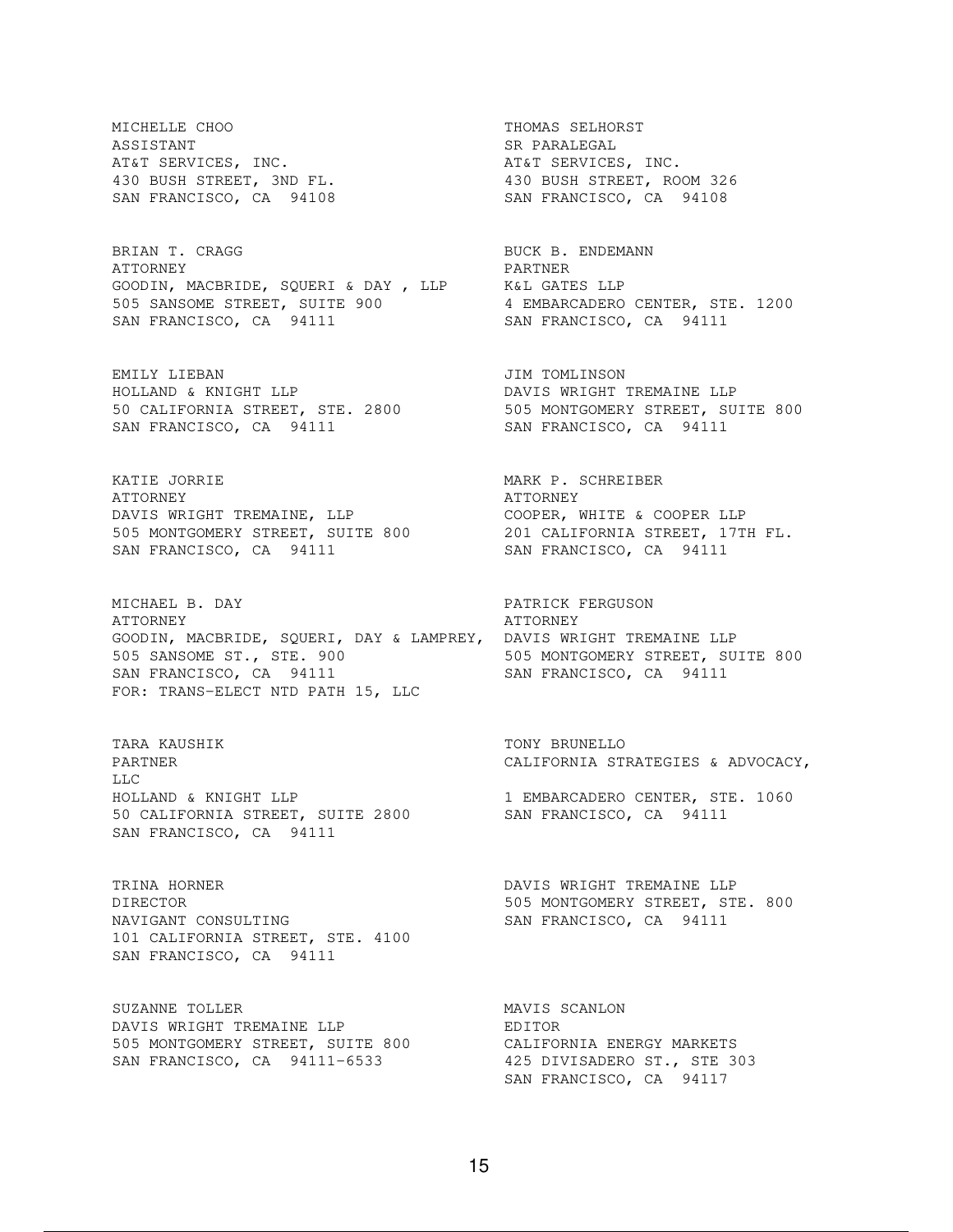DEBORAH BEHLES DEBORAH BEHLES OF COUNSEL COUNSEL 2912 DIAMOND STREET, STE 162 CALIFORNIA ENVIRONMENTAL JUSTICE ALLIANC SAN FRANCISCO, CA 94131 EMAIL ONLY FOR: CALIFORNIA ENVIRONMENTAL JUSTICE EMAIL ONLY, CA 94131 ALLIANCE (CEJA)

CASE COORDINATION WILLIAM V. MANHEIM PACIFIC GAS AND ELECTRIC COMPANY ATTORNEY AT LAW

PETRA BRUGGISSER MARY NEHER DEPUTY COUNTY COUNSEL DISTRICT SECRETARY COUNTY OF SONOMA CONTRA COSTA WATER DISTRICT 575 ADMINISTRATION DRIVE, ROOM 105-A PO BOX H20 SANTA ROSA, CA 94503 CONCORD, CA 94524

BRETT T. KAWAKAMI **AVIS KOWALEWSKI** 375 11TH STREET, STE. 200 CALPINE CORPORATION

KATHERINE C. PIPER<br>
REGIONAL MANAGING COUNSEL CITY MGR<br>
CALPINE COPORATION CITY OF ST. HELEN REGIONAL MANAGING COUNSEL CITY MGR CALPINE COPORATION CALPINE COPORATION 4160 DUBLIN BLVD., STE. 100 1480 MAIN STREET DUBLIN, CA 94568 ST. HELENA, CA 94574

BENJAMIN BODELL JAMIE PANG ATTORNEY GENERAL PROPERTY CONTROL AND LEGAL FELLOW

ELIZABETH TAYLOR **ALICE L. HARRON** COUNSEL COUNSEL PROTECT OUR COMMUNITIES FOUNDATION HARRON, LLC 1547 PALOS VERDES MALL, NO. 196 4016 EVERETT AVE. WALNUT CREEK, CA 94598 OAKLAND, CA 94602 FOR: PROTECT OUR COMMUNITIES FOUNDATION

RACHEL JONES SAJI THOMAS PIERCE 375 ELEVENTH STREET 375 11TH STREET OAKLAND, CA 94607 OAKLAND, CA 94607-4240

PO BOX 770000; MC B23A PACIFIC GAS AND ELECTRIC COMPANY SAN FRANCISCO, CA 94177 PO BOX 770000, MAIL CODE B30A SAN FRANCISCO, CA 94177 EBMUD VP - GOV'T & REGULATORY AFFAIRS 375 11TH STREET, STE. 200<br>
OAKLAND, CA 94541 4160 DUBLIN BLVD, SUITE 100 DUBLIN, CA 94568 FOR: CITY OF ST. HELENA BEST BEST AND KRIEGER LLP **EXECUTE SECUTATION** PROTECT OUR COMMUNITIES FOUNDATION 2001 N MAIN ST., STE. 390 1547 PALOS VERDES MALL SUITE 196 WALNUT CREEK, CA 94596 WALNUT CREEK, CA 94597 EAST BAY MUNICIPAL UTILITY DISTRICT EAST BAY MUNICIPAL UTILITY DISTRICT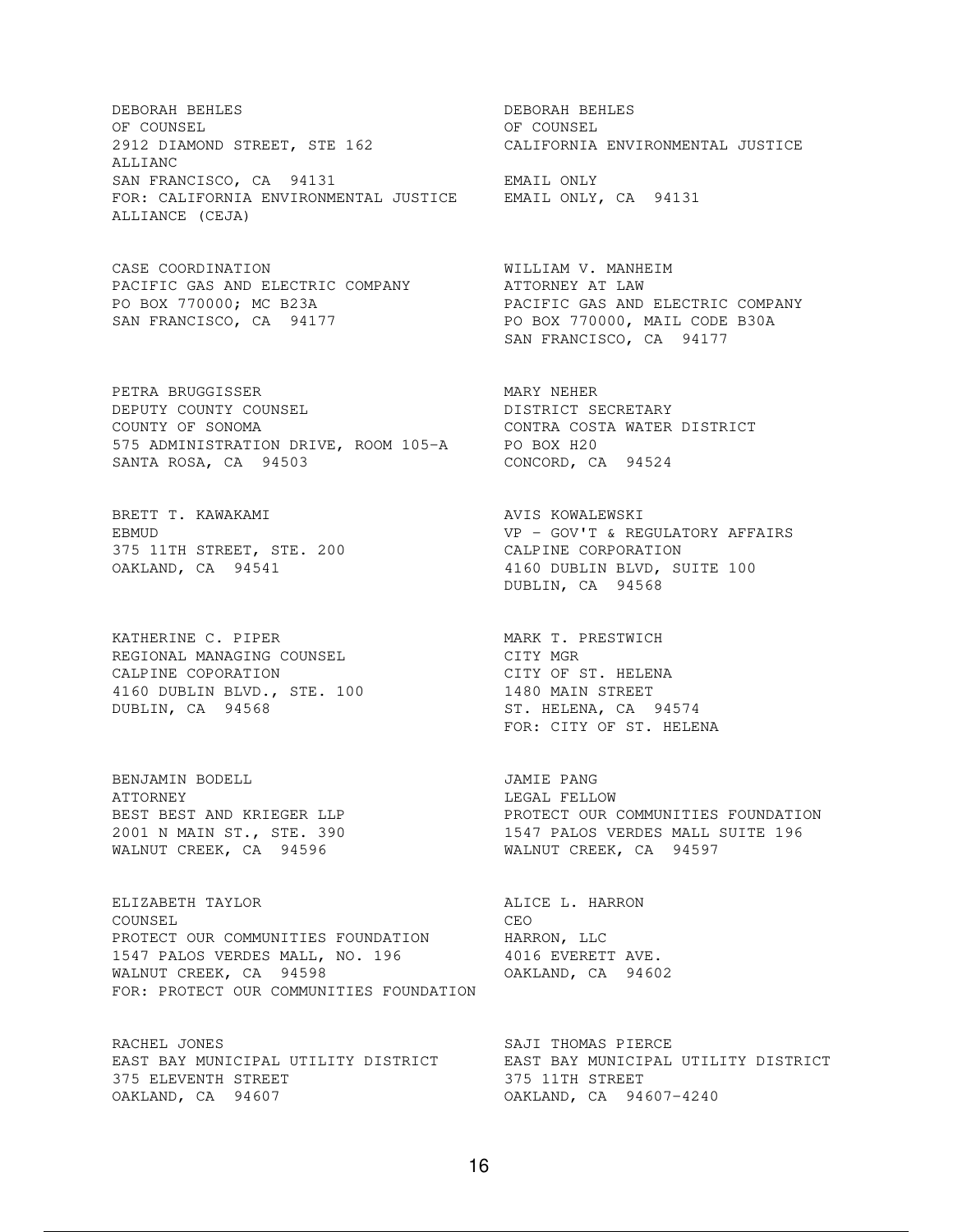PAUL NELSON SHERIDAN PAUKER CONSULTANT PARTNER BARKOVICH & YAP, INC. THE RESERT WAS SERIES A FOX LLP OAKLAND, CA 94611 OAKLAND, CA 94612

PAUL SCHULMAN FRANK LINDH SR RESEARCH FELLOW **ATTORNEY** CTR FOR CATASTROPHIC RISK MGNT CITIZENS ENERGY CORPORATION MILLS COLLEGE 110 TAYLOR STREET UNIVERSITY OF CALIFORNIA SAN RAFAEL, CA 94901

PHILLIP MULLER **MARC KOLB** SCD ENERGY SOLUTIONS SCD ENERGY SOLUTIONS 6 46 VISTA DEL SOL 436 NOVA ALBION WAY 1980 MILL VALLEY, CA SAN RAFAEL, CA 94903

SUSIE BERLIN BRUCE GOLDSTEIN LAW OFFICES OF SUSIE BERLIN COUNTY COUNSEL 1346 THE ALAMEDA, SUITE 7-141 COUNTY OF SONOMA A

CORY O'DONNELL **ELLIOTT** CHIEF DEPUTY COUNTY COUNSEL COUNTY COUNSEL COUNTY OF SONOMA COUNTY OF MENDOCINO 575 ADMINISTRATION DRIVE, ROOM 105-A 501 LOW GAP ROAD, RM 1030 SANTA ROSA, CA 95403 UKIAH, CA 95482

JORDAN PINJUV LAURA J. MANZ COUNSEL DIRECTOR CALIFORNIA INDEPENDENT SYSTEM OPERATOR ENERGY NAVIGANT 250 OUTCROPPING WAY 35 IRON POINT CIRCLE, STE. 225 FOLSOM, CA 95630 FOLSOM, CA 95630 FOR: CALIFORNIA ISO

LANDIS MARTTILA **AMY WARSHAUER** 

AUDRA HARTMANN CHARLIE BORN

BARKOVICH & YAP, INC.<br>
PO BOX 11031 436 14TH STREET, SUITE 1305

BERKELEY, CA 94720 **FOR: CITIZENS ENERGY CORPORATION** 

PRESIDENT GRID DEL SOL CONSULTING

SAN JOSE, CA 95126 575 ADMINISTRATION DRIVE, ROOM 105-

SANTA ROSA, CA 95403

FOR: COUNTY OF MENDOCINO

IBEW 1245<br>
30 ORANGE TREE CIRCLE<br>
VACAVILLE, CA 95687<br>
VACAVILLE, CA 95687<br>
1201 K STREET, SUITE 1980 30 ORANGE TREE CIRCLE FRONTIER COMMUNICATIONS VACAVILLE, CA 95687 1201 K STREET, SUITE 1980 SACRAMENTO, CA 95814

PRINCIPAL FRONTIER COMMUNICATIONS SMITH, WATTS & HARTMANN 1201 K STREET, STE. 1980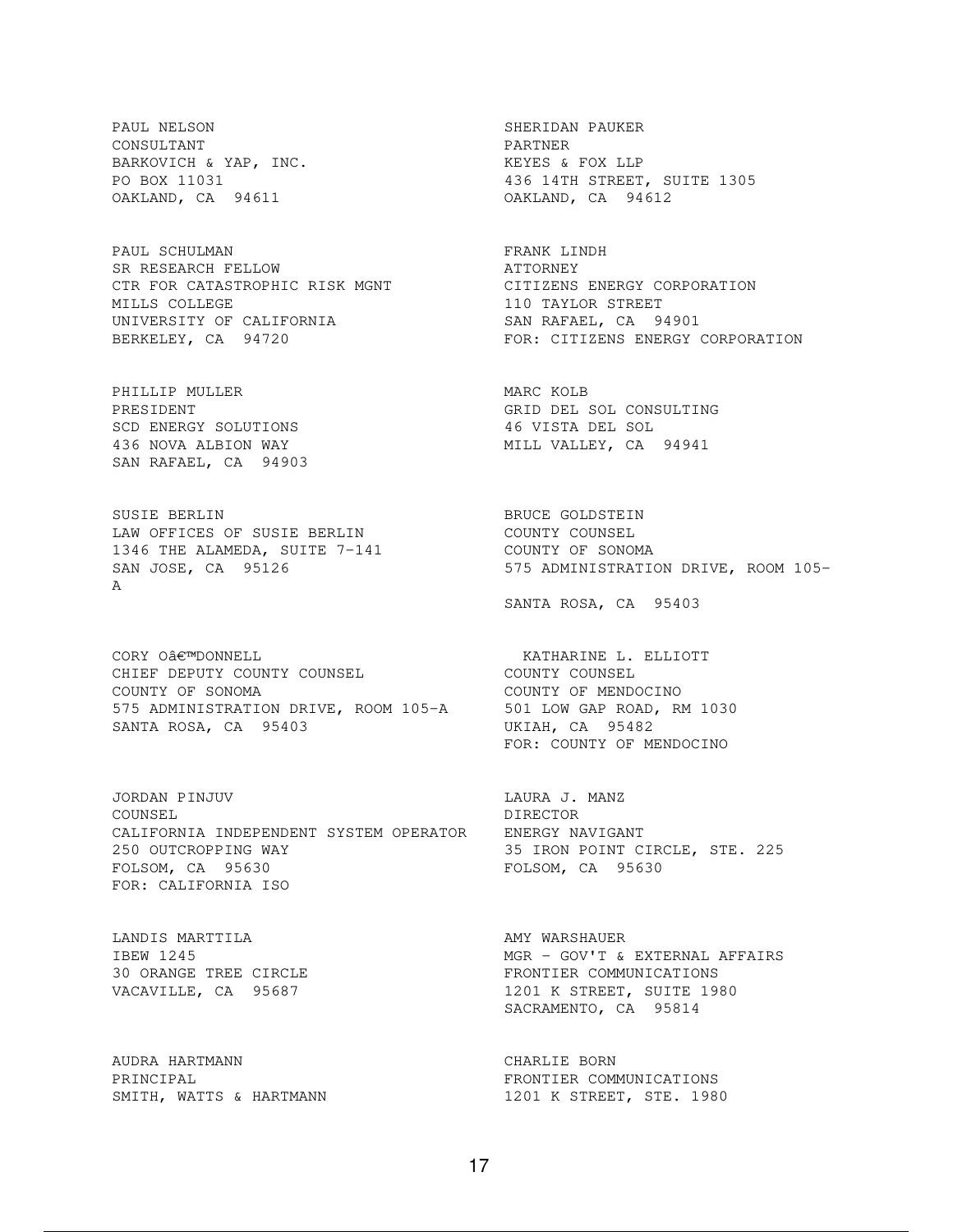925 L STREET, SUITE 220 SACRAMENTO, CA 95814 SACRAMENTO, CA 95814

CHERYL COX **DRUCILLA DUNTON** CALIF PUBLIC UTILITIES COMMISSION CALIF PUBLIC UTILITIES COMMISSION PROCUREMENT STRATEGY AND OVERSIGHT BRANC ENTERPRISE RISK AND COMPLIANCE OFFICE 300 Capitol Mall 300 Capitol Mall Sacramento, CA 95814 Sacramento, CA 95814

FILIBERTO A. PINEDA JOSHUA NELSON CALIF PUBLIC UTILITIES COMMISSION ATTORNEY OFFICE OF THE SAFETY ADVOCATE **BEST BEST AND KRIEGER LLP** OFFICE OF THE SAFETY ADVOCATE BEST BEST AND KRIEGER LLP 300 Capitol Mall, STE. 1700 Sacramento, CA 95814 SACRAMENTO, CA 95814

LAURA FERNANDEZ LAURA MCWILLIAMS ATTORNEY STATE SENATOR JERRY HILL BRAUN BLAISING SMITH WYNNE, P.C. STATE CAPITOL, ROOM 5035 915 L STREET, STE 1480 SACRAMENTO, CA 95814 SACRAMENTO, CA 95814 FOR: CALIFORNIA MUNICIPAL UTILITIES ASSOCIATION

NICK CRONENWETT STACI HEATON LEGISLATIVE ANALYST **REGULATORY AFFAIRS ADVOCATE** CALIFORNIA STATE ASSOC. OF COUNTIES RURAL COUNTY REPRESENTATIVES OF CALIF. 1100 K STREET, STE 101 1215 K ST., STE. 1650 SACRAMENTO, CA 95814 SACRAMENTO, CA 95814

ANDREW B. BROWN JEFFERY D. HARRIS ELLISON SCHNEIDER HARRIS & DONLAN LLP ATTORNEY 2600 CAPITOL AVENUE, STE. 400 ELLISON SCHNEIDER HARRIS & DONLAN LLP SACRAMENTO, CA 95816 2600 CAPITOL AVENUE, STE. 400

BRIAN S. BIERING **S. S. BIERING** S. BOOT MASTACHE ATTORNEY SR. ATTORNEY - OFF. OF GEN. COUNSEL ELLISON SCHNEIDER HARRIS & DONAN LLP SACRAMENTO MUNICIPAL UTILITY DISTRICT 2600 CAPITOL AVE., STE. 400 6301 S STREET, MS A311 SACRAMENTO, CA 95816-5931 SACRAMENTO, CA 95817 FOR: DATC PATH 15, LLC

TIM MASON SARBJIT BAGRI SACRAMENTO, CA 95818 Sacramento, CA 95834

SACRAMENTO, CA 95816

POLICY DIR CALIF PUBLIC UTILITIES COMMISSION LARGE-SCALE SOLAR ASSOCIATION OFFICE OF THE SAFETY ADVOCATE 2501 PORTOLA WAY 180 Promenade Circle, Suite 115